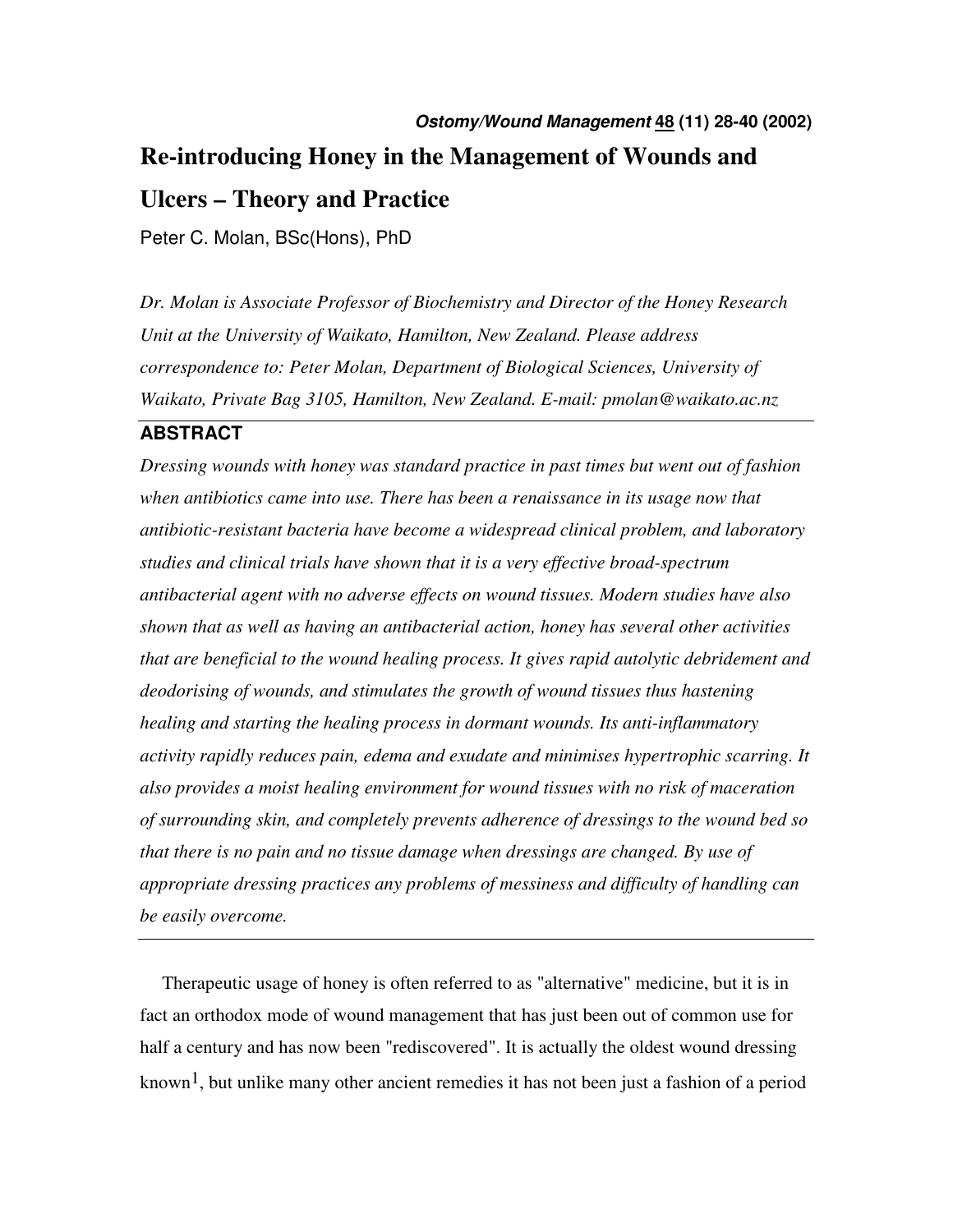but has been in continuous use throughout the passage of time.<sup>2</sup> Although many of the old practices in medicine are disparaged, modern research is finding rational explanations for their mode of action.<sup>3</sup> This is especially true for honey, where not only has it been found to have various bioactivities important in the process of wound healing, but also a considerable amount of evidence has been presented from clinical trials to demonstrate its standing alongside modern wound management products.<sup>4</sup>

#### **Clinical observations using honey in wound management**

Observations reported from clinical usage of honey on wounds show many beneficial features. Topical application of honey has been reported to rapidly clear infection,5-10 heal deeply infected surgical wounds,  $6.9-15$  and to halt advancing necrotising fasciitis.7,16 It has achieved healing of wounds not responding to conventional therapy with antibiotics and antiseptics 8,13,15,17-19, including wounds infected with bacteria resistant to antibiotics,  $14$  such as MRSA.  $20,21$  It has also been reported to rapidly deodorise wounds.7-9,11,16,22,23 and debride wounds to rapidly give a clean granulating wound bed.<sup>5-8,10,24</sup> Wounds dressed with honey are seen to have a rapid rate of healing,<sup>12,16,25,26</sup> and honey is able to start the healing process in dormant wounds.8,17,18,27,28 Also, honey has been reported to stimulate the growth of epithelium over wounds,7,8,16,24,29 making plastic surgery unnecessary.6,7,11,16,24 Honey has also been reported to reduce inflammation,24,25 edema7,8,16,30,31 and exudate,7,8,16,25 having a soothing effect when applied to wounds<sup>23,25,32</sup> and burns.<sup>23,25</sup> It also minimises scarring.7,19,22,29 In the more than 500 cases reported in publications on using honey on wounds and the more than 140 cases of using honey in ophthalmology there has been no mention of any adverse effects other than a stinging sensation experienced by some patients, which appears to be due to the acidity of honey.<sup>33</sup>

The range of types of wound that have been reported to have been treated by dressing with honey is wide: besides the types mentioned above, honey has been used successfully on: skin grafts,34 infected donor sites from split-thickness skin grafting,19,33 infected wounds arising from trauma,  $8,11,17,35$  necrotising fasciitis (Fournier's gangrene),  $7,8,16$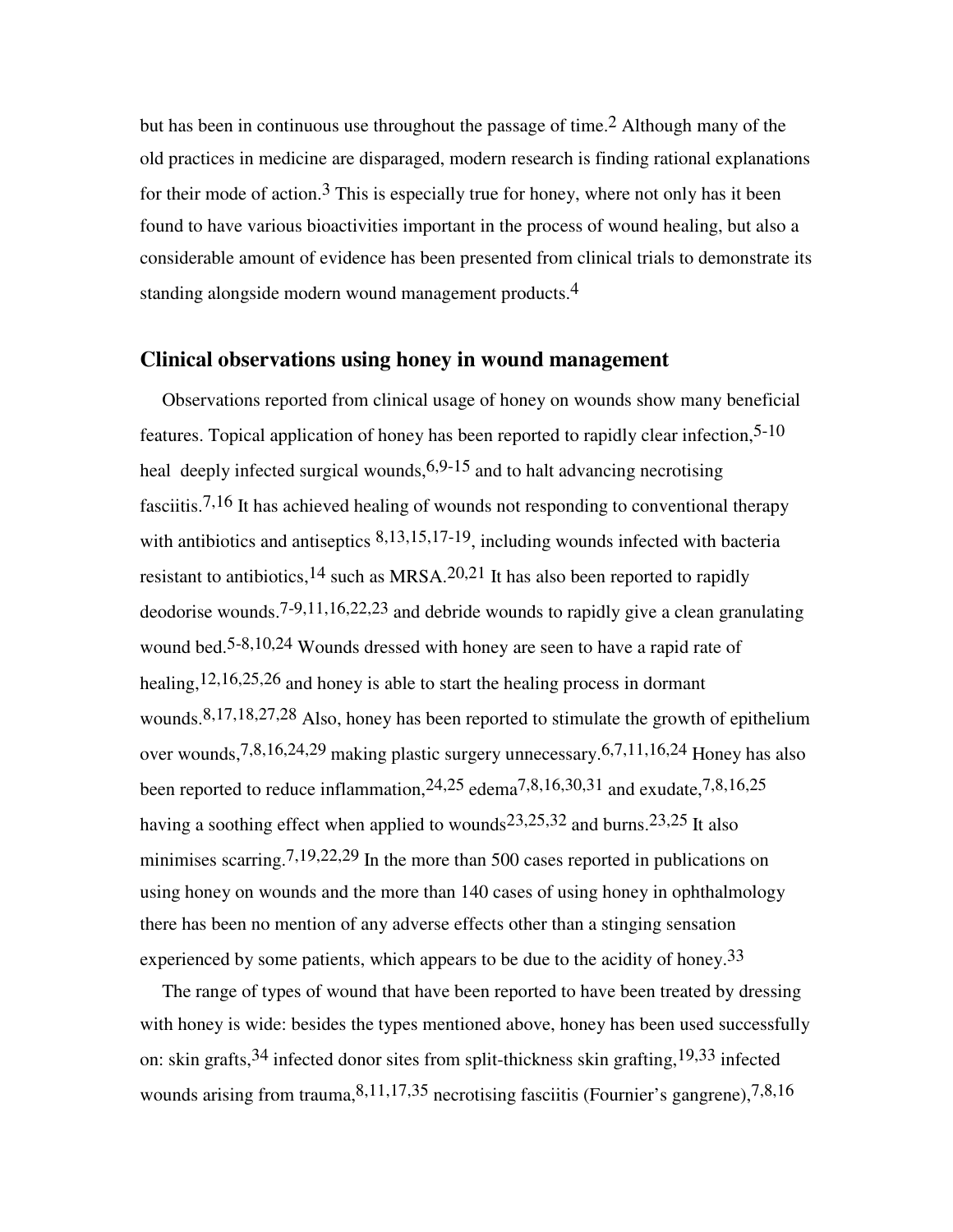abscesses,  $33,36$  pilonidal sinuses,  $33$  pressure ulcers,  $8,26,27,33,37$  leg ulcers,  $17,18,28,33$ diabetic ulcers,  $8,17,33,38$  tropical ulcers,  $8$  sickle cell ulcers,  $8$  and malignant ulcers.  $8$ Honey has also been reported to be a reliable alternative to conventional dressing for management of skin excoriation around stomas (ileostomy and colostomy), givng a more rapid epithelialization of the raw surface.<sup>39</sup>

#### **Evidence for effectiveness of honey**

Prospective randomised controlled clinical trials have proven that honey gives significantly more rapid healing of superficial burns than that achieved with polyurethane film (OpSite®), a dressing commonly used for creating a moist healing environment, and with silver sulfadiazine ointment, the "gold standard" dressing for preventing infection developing in burns. The mean times for healing for the 46 patients in each group in the trial comparing honey-impregnated gauze with OpSite® were 10.8 days and 15.3 days respectively, the difference being statistically significant ( $p < 0.001$ ), as was the finding that less than half as many of the cases became infected in the wounds dressed with honey ( $p < 0.001$ ). <sup>23</sup>In the first of two trials comparing honey-impregnated gauze with gauze impregnated with silver sulfadiazine, with 52 patients in each group, there was a statistically significant difference ( $p < 0.001$ ) found in the healing time, 87% of the wounds treated with honey being healed within 15 days compared with 10% of those treated with silver sulfadiazine.<sup>22</sup> A statistically significant difference ( $p < 0.001$ ) was also found in the clearance of bacteria from the burns: of the 43/52 cases giving positive swab cultures on admission in the group treated with honey, 91% became sterile in 7 days, compared with 7% of the 41/52 cases treated with silver sulfadiazine. In the second trial, with 25 patients in each group, also there was a statistically significant difference (p  $< 0.001$ ) found in the healing time, 100% of the wounds treated with honey being healed within 21 days compared with 84% of those treated with silver sulfadiazine.<sup>24</sup> In this trial a statistically significant difference ( $p < 0.005$ ) was also seen in the histopathological evidence of reparative activity observed in biopsy samples from the wound margins after 7 days of treatemnt, this being seen in 80% of wounds treated with honey dressing and 52% of the wounds treated with silver sulfadiazine. Again a statistically significant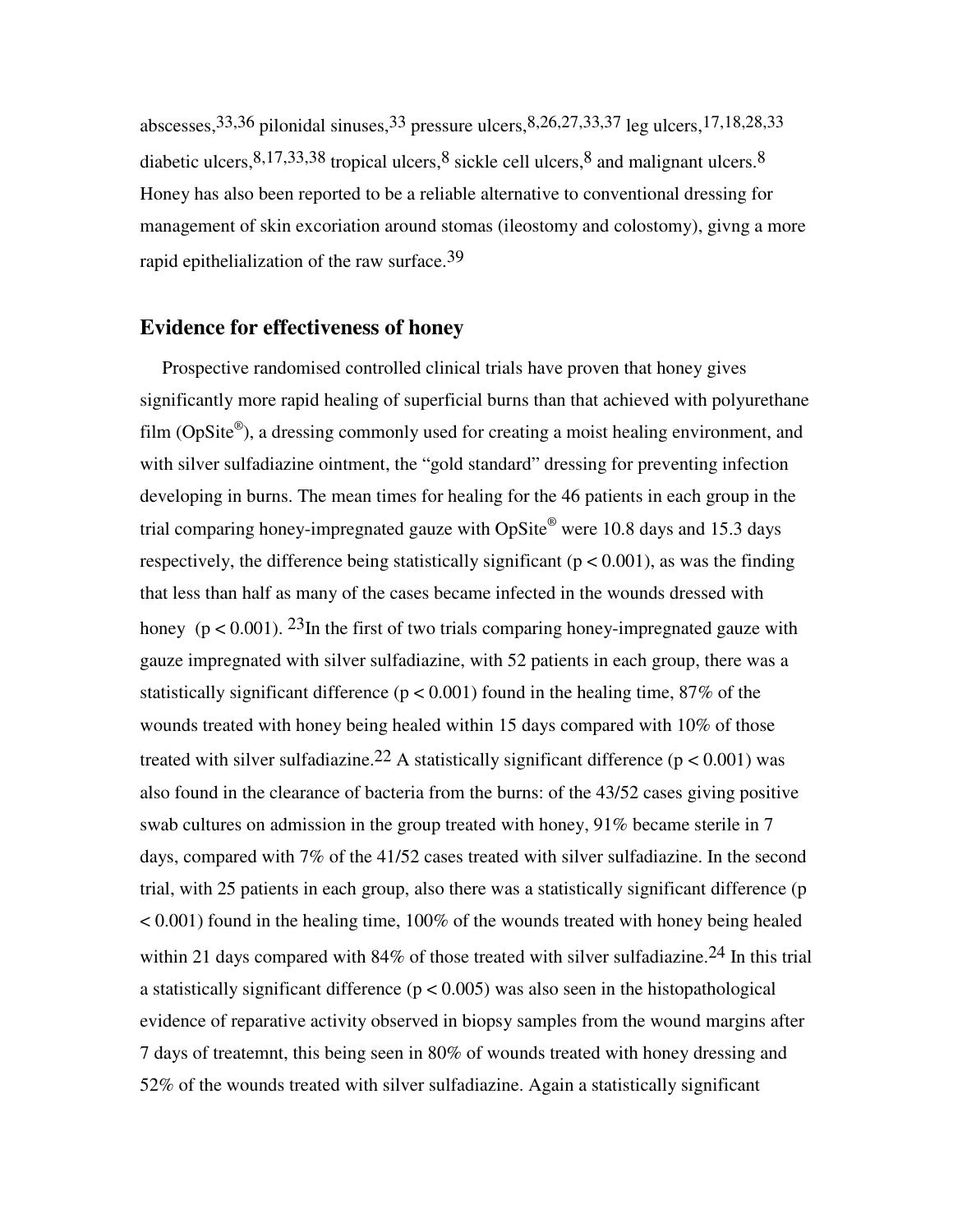difference ( $p < 0.001$ ) was found in the clearance of bacteria from the burns: of the 23/25 cases giving positive swab cultures on admission in the group treated with honey,  $65\%$ became sterile in 7 days and 96% in 21 days, compared with 73% in 7 days and 86% in 21 days of the 22/25 cases treated with silver sulfadiazine.

. Although these trials showed that honey gave a better control of infection than standard treatments, a trial on moderate burns, half of the total burn area full-thickness, in two groups of 25 young adults, showed that honey did not give as good a control of infection as did early tangential excision followed with autologous skin grafting: 34% of swab cultures were positive for the group treated with honey, compared with 10% of the group treated with early tangential excision  $(p<0.05)$ , and antibiotics were needed for 32 $\pm$ 18 days compared with 16 $\pm$ 3 days (p<0.001).<sup>40</sup> However, the mean blood volume replaced was less with the honey treatment  $(21\pm15\%$  compared with  $35\pm12\%$ : p<0.01), and skin grafting was required on only 11 of the group treated with honey.The poor results obtained with honey controlling infection could have been because the honey used in this trial was not selected to have a good antibacterial activity (see Recommendation 2 below). In recent reports where selected honey was used on an infected surgical wound following surgical treatment of hidradenitis suppurativa<sup>15</sup> and infected skin lesions from meningococcal septicemia,  $19$  in both cases where over a long period it had not been possible to achieve healing with the many systemic antibiotics and modern dressing materials tried, honey selected to have a good level of antibacterial activity gave rapid clearance of infection and healing of the wounds.

A good control of infection has also been reported in a cross-over study on nine infants with large infected surgical wounds, using honey on the wounds after they s had failed to heal with treatment of at least 14 days using intravenous antibiotics (a combination of vancomycin and cefotaxime, subsequently changed according to bacterial sensitivity), fusidic acid ointment, and wound cleaning with aqueous 0.05% chlorhexidine solution.13. Marked clinical improvement was seen in all cases after 5 days of treatment with honey, and all wounds were closed, clean and sterile after 21 days of application of honey. A prospective randomised controlled trial on severe post-operative wound infections (following Caesarean section or abdominal hysterectomy) has also been carried out, in which dressing with honey was compared with washing wounds with 70%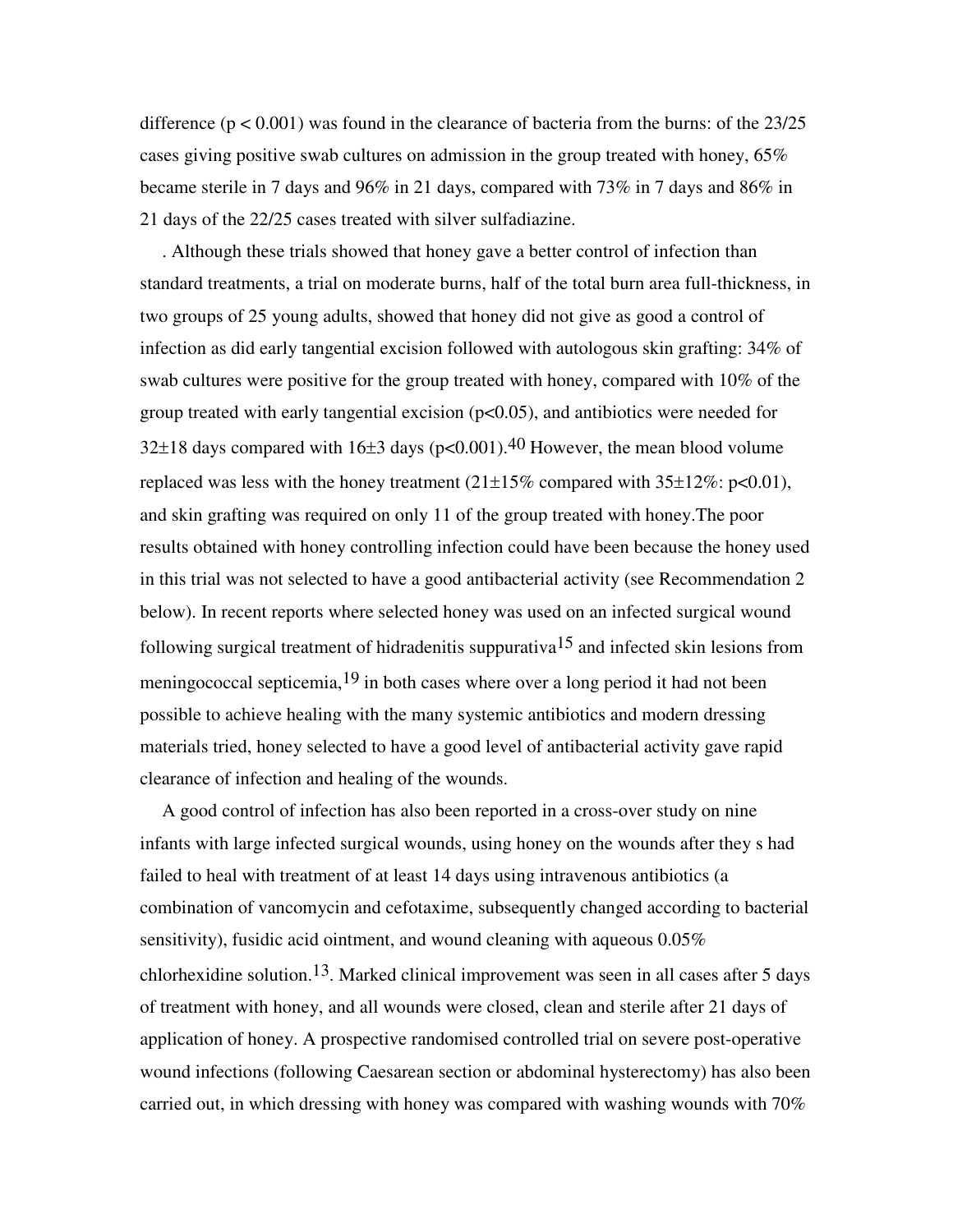ethanol and applying povidone-iodine.<sup>14</sup>. The group of 26 patients treated with honey had infection eradicated in less than half the time, had the wounds completely healed in less than half the time, had post-operative scars less than half the size,and required less than half of the period of hospitalisation of the 24 patients in the control group, all of these differences being statistically significant  $(p<0.05)$ . Another trial has found that dehisced abdominal wounds from Caesarean section healed in less than half the time (mean length of stay in hospital 4.5 days, range 2−7 days) when the wound margins were held together by micropore tape and the wounds dressed with honey, compared retrospectively with the usual treatment of wound cleaning (with hydrogen peroxide, Dakin's solution, and packing with saline-soaked gauze) and subsequent resuturing (mean length of stay in hospital 11.5 days, range 9−18 days).9

#### **Antibacterial action of honey**

With infection or a heavy bacterial burden in a wound being a major impediment to healing,  $41$  the ability of honey to rapidly clear bacteria from a wound is an important factor in its therapeutic action. The antibacterial property of honey has been recognised since 1892, and there has been a large amount of laboratory research carried out investigating this in the intervening period.<sup>42</sup> In addition to the high osmolarity due to the sugar content of honey, which is sufficient in undiluted honey to stop the growth of all microbial species, honey contains an enzyme, glucose oxidase, which when honey becomes diluted produces low levels of hydrogen peroxide.42 Because the production is continuous, the low level is sufficient to be antibacterial even though the concentration typically achieved in diluted honey, around 1 mmol/l, $43$  is about one thousand times less than in a 3% solution of hydrogen peroxide as is commonly used as an antiseptic. In some honeys there is augmentation of the antibacterial activity by phytochemicals in the nectar collected by the bees.<sup>42</sup> Usually this is a minor factor, but in honey from Leptospermum species from Australia and New Zealand this can make a major contribution.42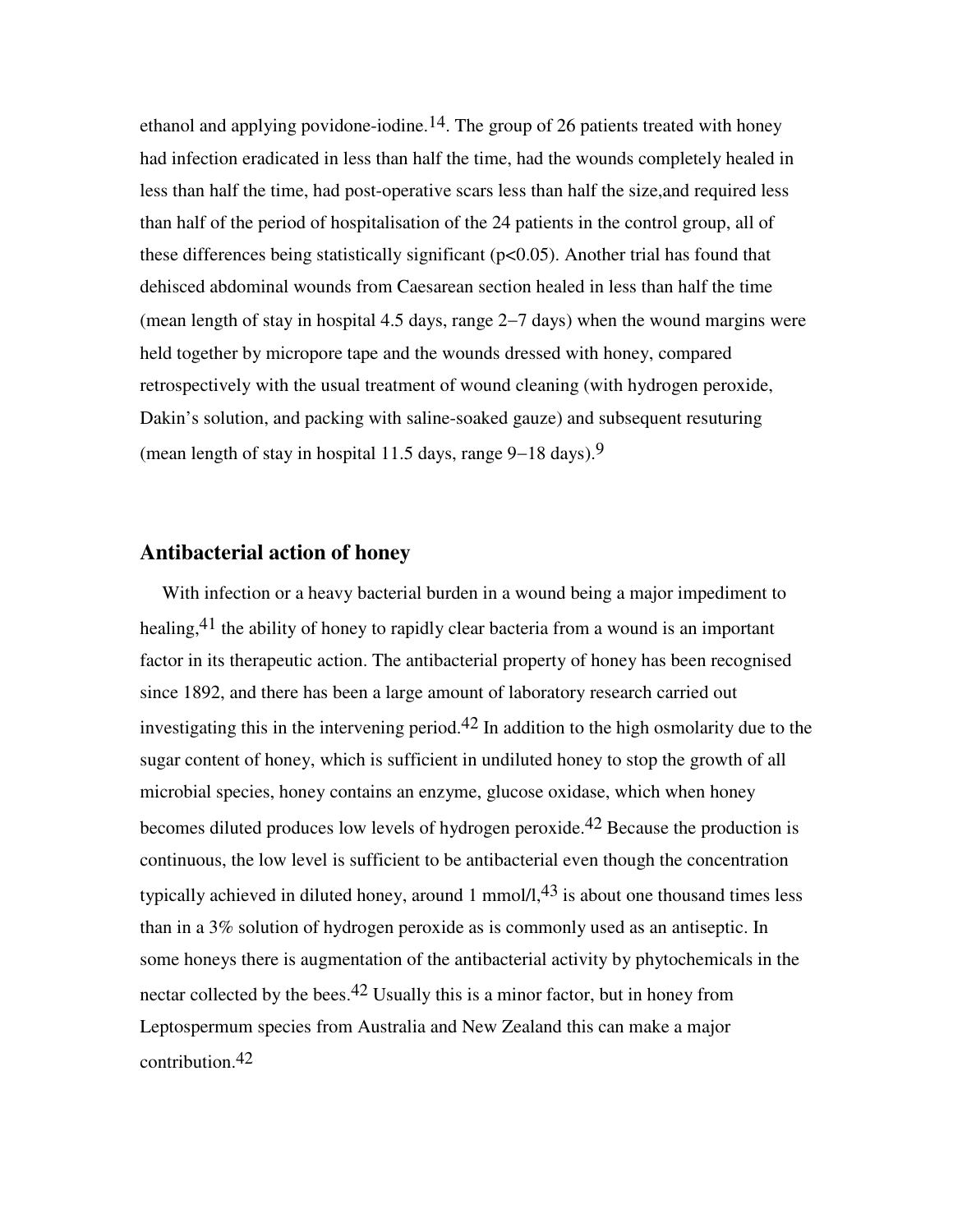The antibacterial factors in honey additional to the osmolarity are important because the osmotic inhibition of bacterial growth is lost when honey becomes diluted by wound exudate. Also, the osmotic action on bacteria is only of effect on the wound surface whereas the other antibacterial factors can diffuse into wound tissues. But the potency of the additional antibacterial factors varies as much as a hundred-fold from honey to honey.<sup>43</sup> Although the reason for it was not known, it was empirical knowledge of the Ancient Greeks that some honeys were better than others for wound care. Dioscorides  $(c.50 AD)$  stated that a pale yellow honey from Attica was the best, <sup>44</sup> and Aristotle (384-322 BC), discussing differences in honeys, referred to pale honey being "good as a salve for sore eyes and wounds".45 In present-day folk medicine in various parts of the world there is also recognition of particular local honeys being the best for use.43 Discovery of the antibacterial activity over and above the osmotic effect of honey on bacteria came from research on honey as far back as 1937, and a system of rating the antibacterial activity of honeys, the "inhibine number", was devised in 1955.<sup>42,43</sup> Yet in present times almost all of the clinical reports of usage of honey show no recognition of the variance in the potency of the antibacterial activity of honey.

Failure to take this variance into account has complicated conclusions on the sensitivity of different species of bacteria to the antibacterial activity of honey, but from the large number of microbiological studies carried out it can be seen that honey has a very broad spectrum of action.42 This is of advantage in management of infected wounds, as sensitivity testing prior to selection of the antibacterial agent to be used is not required if honey is used. More recently studies have been carried out with honeys with standardised antibacterial activity (near the median level in the normal range of potency) tested against some common wound-infecting species of bacteria, and these have shown that the antibacterial activity of honey is quite significant. A study of type culture collection specimens of seven common wound-infecting species of bacteria found the MIC (minimum inhibitory concentration) of honey ranged from 1.8% to 10.8% (v/v), *i.e.* the honey was still able to stop bacterial growth if diluted nine to fifty-six times.<sup>46</sup> A study of 58 clinical isolates of *Staphylococcus aureus* found the MIC of honey to range from 2% to 4%,47 and a study of 20 isolates of *Pseudomonas* from infected wounds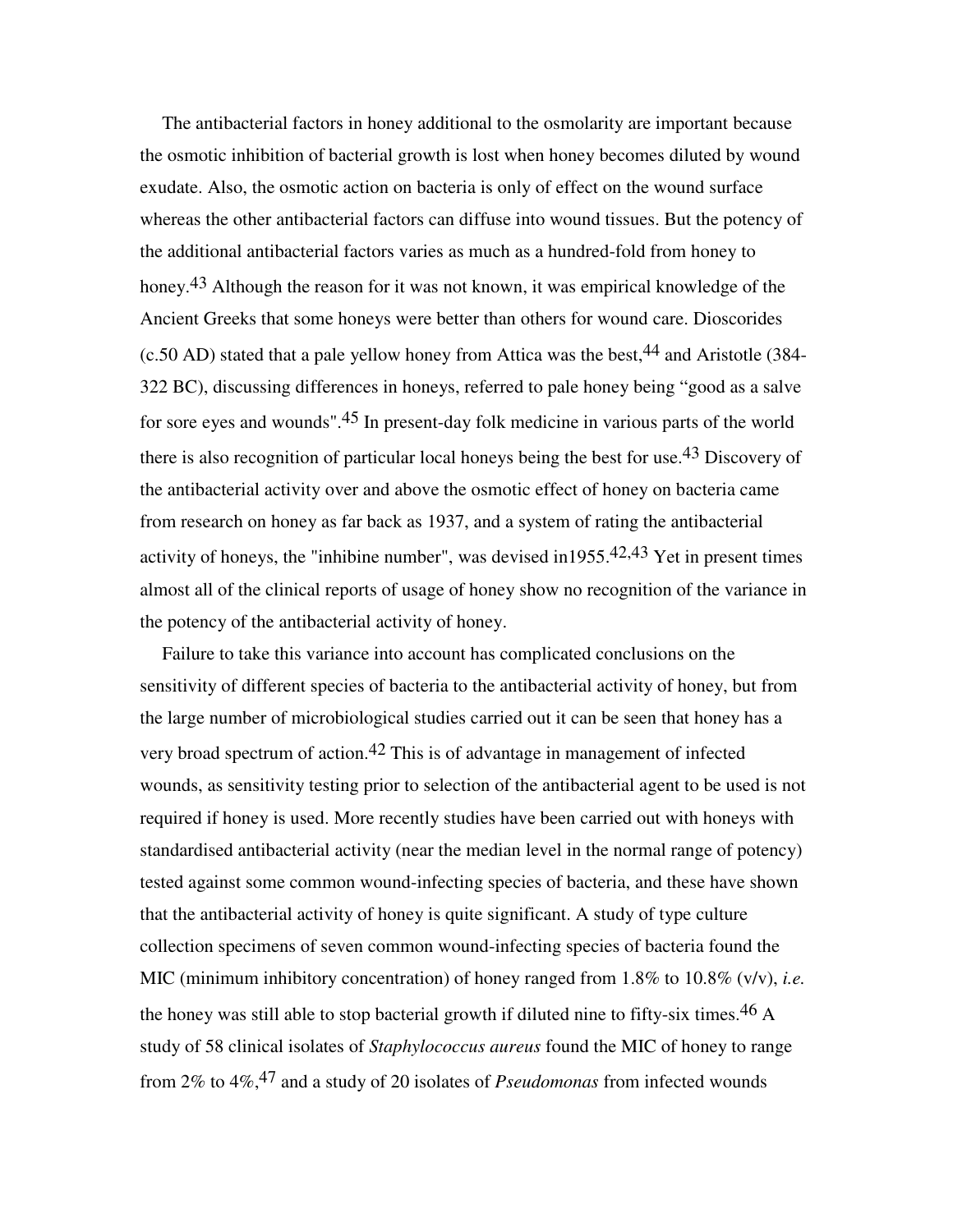found the MIC of honey to range from 5.5% to 9.0%.<sup>48</sup> A study of 82 epidemic strains of MRSA found the MIC of honey to range from 3% to 8%, and for 56 strains of VRE to range from 5% to 10%.<sup>49</sup>. In a similar study the MIC of honey for 8 strains of MRSA isolated from swabs collected from acute and chronic wounds, and for 16 strains of VRE isolated from the hospital environment was below 10%, as it was for 15 strains of βhaemolytic streptococci and 7 strains of vancomycin-sensitive enterococci isolated from swabs collected from acute and chronic wounds.<sup>50</sup>

It is probably more than just the antibacterial action that is responsible for the rapid deodorising of wounds that is observed when honey dressings are used. The malodorous substances produced by bacteria are ammonia, amines and sulfur compounds formed from the metabolism of amino acids from decomposed serum and tissue proteins. Honey provides a copious quantity of glucose, a substrate which bacteria metabolise in preference to amino acids.<sup>51</sup>

The clearance of infection may also involve more than the antibacterial action of honey – recent research findings indicate that honey may work also by stimulating the activity of the immune system. Honey at concentrations as low as 0.1% has been found to stimulate proliferation of peripheral blood B-lymphocytes and T-lymphocytes in cell culture, and activate phagocytes from blood.<sup>52</sup> Also, honey at a concentration of 1% has been reported to stimulates monocytes in cell culture to release the cytokines TNF-α, IL-1 and IL-6 which are intermediates in the immune response.53,54

In addition to the reported stimulation of leukocytes, honey has the potential to further augment the immune response by supplying glucose. This is essential for the 'respiratory burst' in macrophages that generates hydrogen peroxide, the dominant component of the bacteria-destroying activity of these cells.<sup>55</sup> The sugars in honey also provide substrates for glycolysis, the major mechanism for energy production in the macrophages. This would allow them to function in damaged tissues and exudates where the oxygen supply is often poor.55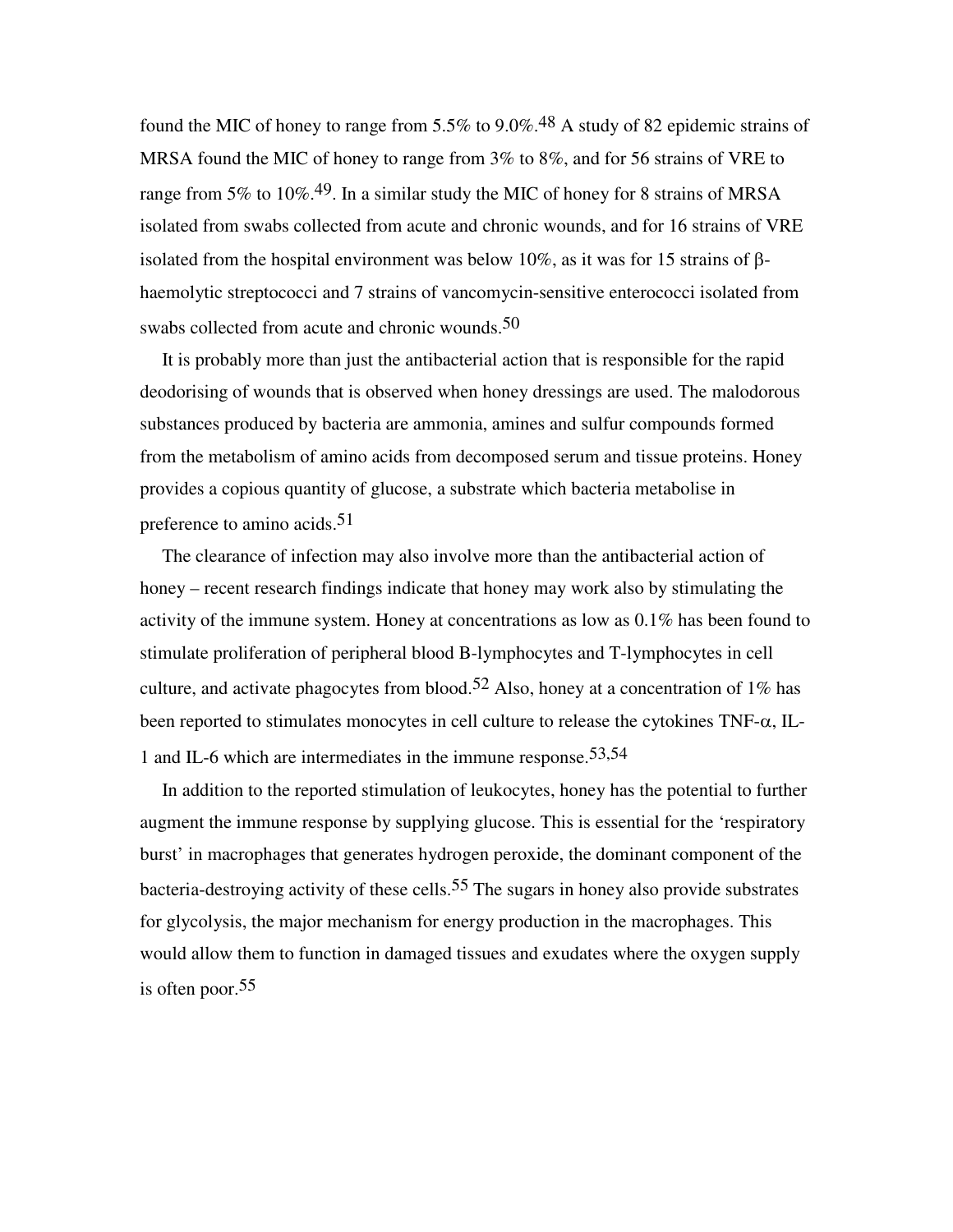#### **Debriding action of honey**

Like any other moist wound dressing it is to be expected that honey would induce debridement of wounds, by allowing the autolytic action of tissue proteases. But unlike other wound dressings, honey creates a moist environment by drawing out lymph from the wound tissues by its strong osmotic action. This would give a constantly replenished supply of proteases at the interface of the wound bed and the overlying necrotic tissue, which may be one of the explanations for the notably rapid debridement brought about by honey. Another advantage of the osmotic action of honey drawing out lymph from the wound tissues is that it washes the surface of the wound bed from beneath. This would account for the long-known feature of honey dressings of removal of dirt with the dressing.56 It would also aid in the painless lifting off of slough and necrotic tissue that is observed.7,8,16,22,23,30

Another possible explanation for the rapid debridement brought about by honey could be activation of the proteases by the hydrogen peroxide that is liberated by honey. The proteases in wound tissues are normally in an inactive state but can be activated by oxidation. The matrix metalloproteases of the connective tissue are normally present in a conformation that is catalytically inactive, but hydrogen peroxide changes the conformation of these and makes them active.<sup>57,58</sup> The neutrophil serine proteases are normally inactive because of the presence in wound tissues of an inhibitor, but hydrogen peroxide inactivates the inhibitor, so the protease becomes active.<sup>59</sup>

There is a strong association between high protease activity and impaired wound healing, which may suggest that activation of proteases by honey would be harmful rather than beneficial. However, a causal effect has never been proved,  $60$  and it could be that the association is the result of both the impaired healing and the high protease activity together being caused by the same factor. Excessive inflammation prevents healing and the attraction of inflammatory leukocytes gives rise to high levels of proteolytic enzyme activity at the site of the inflammation.<sup>60</sup> The potent anti-inflammatory action of honey (see the next section) would resolve such a situation and prevent excessive proteolytic activity. It has also been suggested that high levels of proteolytic activity and high levels of inflammation are both caused by a lack of secretory leukocyte protease inhibitor,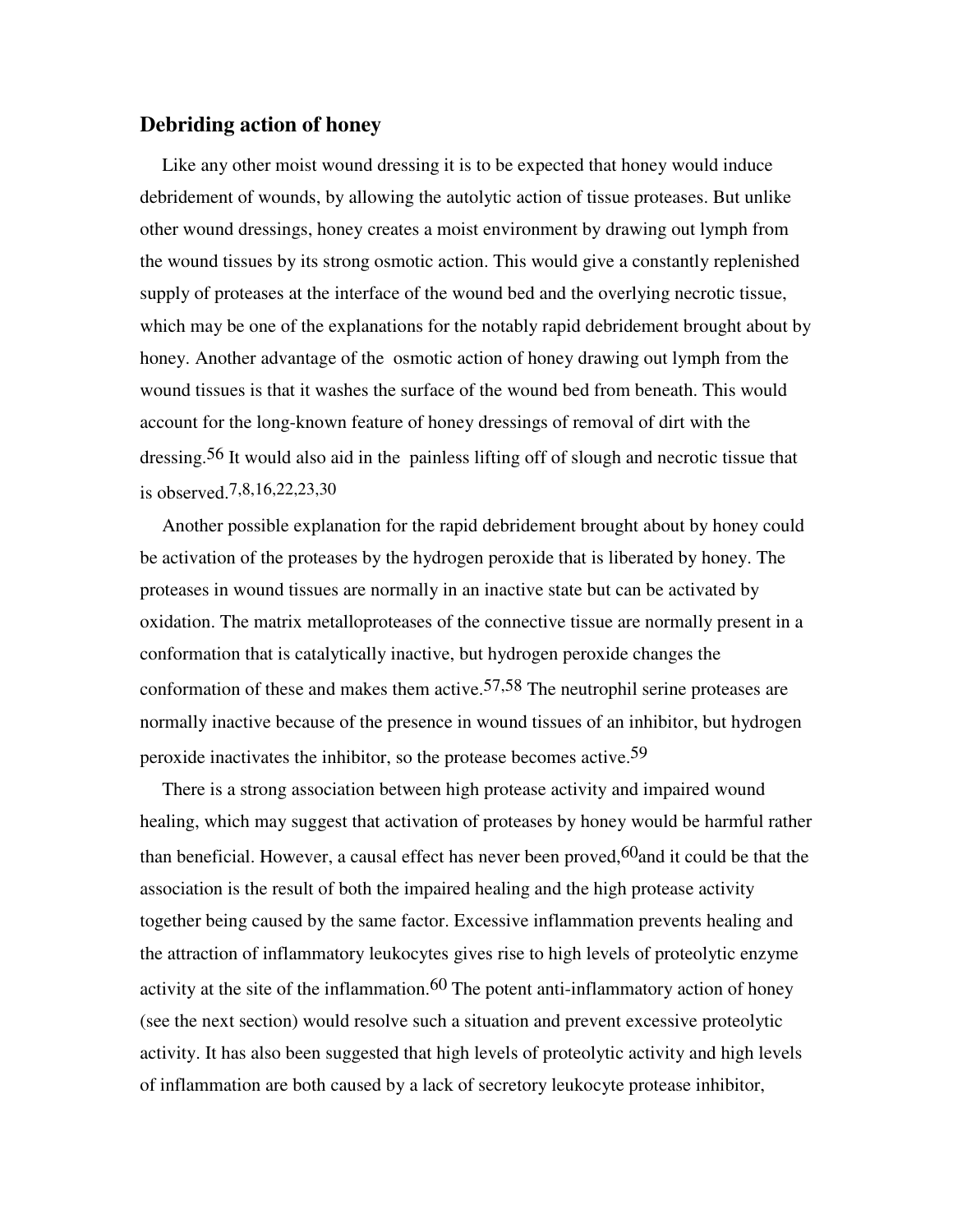which is an inhibitor both of serine proteases and the production of TGF-β, a potent chemoattractant of inflammatory cells. Yet proteolysis in wound tissues is a normal part of the healing process, as well as being responsible for autolytic debridement. Also it is standard practice to add proteolytic activity to a wound to debride it, either as streptokinase preparations or as larval therapy (maggots). Honey provides a much less expensive (and more comfortable) alternative.

### **Anti-inflammatory action of honey**

As well as the clinical observations of reduction of inflammation by application of honey to a wound, studies in animal models have demonstrated that honey gives reduced inflammation compared with various controls. The evidence for this is in the form of histological observation of reduced numbers of inflammatory cells present in wounds dressed with honey: deep<sup>61</sup> and superficial<sup>25</sup> burns, and full-thickness wounds.<sup>62-64</sup> It was shown that these effects were due to components other than the sugar in honey.<sup>25,61</sup> Evidence has also come from similar findings in biopsy samples from burn wound tissue of hospital patients.24 That the reduction in inflammation was due to an antiinflammatory component of honey, and not just a secondary effect of the honey clearing infection and debriding the wound, could be concluded from it being observed in experimental wounds in which there were few or no bacteria present.25,61-64 There has also been a direct demonstration of the anti-inflammatory properties of honey reported, where honey decreased the stiffness of inflamed wrist joints of guinea pigs.<sup>65</sup>

Although inflammation is a vital part of the normal response to infection or injury, when it is excessive or prolonged it can prevent healing or even cause further damage to tissues. Suppression of inflammation, as well as reducing pain for the patient, reduces the opening of blood vessels and thus reduces edema and exudate. The pressure building up in tissues from edema restricts the flow of blood through the capillaries, <sup>66</sup> thus starving the tissues of the oxygen and nutrients that are vital for leukocytes to fight infection and for fibroblasts to multiply for wound healing. The swelling also increases the distance for diffusion of oxygen and nutrients from the capillaries to the cells.<sup>67</sup> In these ways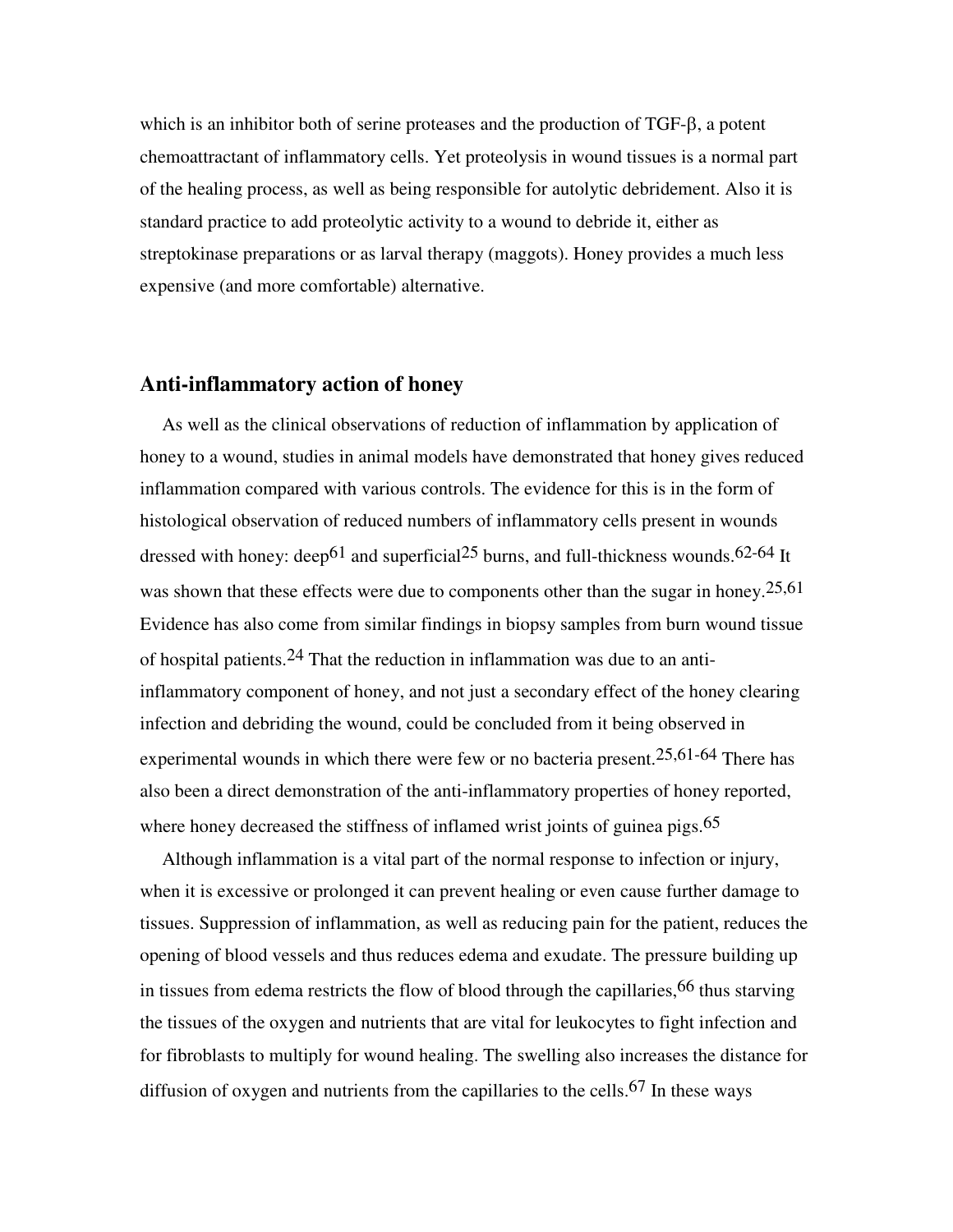inflammation impairs healing. But a more serious consequence of excessive inflammation is the production of reactive oxygen species (free radicals) in the tissues,  $68$ side products of the activity of phagocytes in the inflammatory process. These free radicals are very reactive and can break down proteins, nucleic acids and cell membrane lipids, thus damaging or destroying tissue. Reactive oxygen species also serve to recruit more leukocytes into areas of inflammation, as a self-amplification of the inflammatory response.68 The mechanism of self-amplification of the inflammatory response is by way of activating the transcription factor NF-κB, which then promotes the production of the pro-inflammatory cytokines IL-1, IL-8 and TNF. 69 Further amplification would come from the activation of proteases by reactive oxygen species,  $57-59$  and their increased activity resulting from activation of macrophages by oxidative activation of the transcription factor NF- $κB$ ,  $70$  as the powerful chemoattractant TGF- $β$  present in wounds requires proteolysis to become active. Although the hydrogen peroxide produced in honey may be thought to have the potential to itself cause inflammation, it is produced at very low levels. In a discussion of the sense of cells using reactive oxygen species as messengers, it has been pointed out that there is a narrow concentration range in which they can function without being harmful.<sup>70</sup> The antioxidant content of honey (see below) would also help prevent inflammation being caused, as it has been found that it oxidative species formed from hydrogen peroxide, rather than hydrogen peroxide itself, that are responsible for the activation of the transcription factor NF- $\kappa$ B:<sup>70</sup> this activation can be prevented by antioxidants.<sup>69</sup> In experiments on monocytes<sup>53</sup> and lymphocytes<sup>52</sup> in cell culture it has been found that honey gives a mild stimulation of mitogenesis compare with classical mitogens (lipopolysaccharide or concanavalinA), but gives no additional stimulation if the cells are stimulated by the classical mitogens, and gives a reduction in production of reactive oxygen species in cells stimulated by lipopolysaccharide.  $53$ 

Burn wounds characteristically have a large amount of inflammation, which can lead to worsening of the tissue damage from that caused by the initial thermal injury. A study carried out on burn wounds has shown that application of antioxidants to mop up free radicals reduces inflammation.71 Honey has a significant content of antioxidants that mop up free radicals,  $72$  which may account for the finding in a clinical trial that honey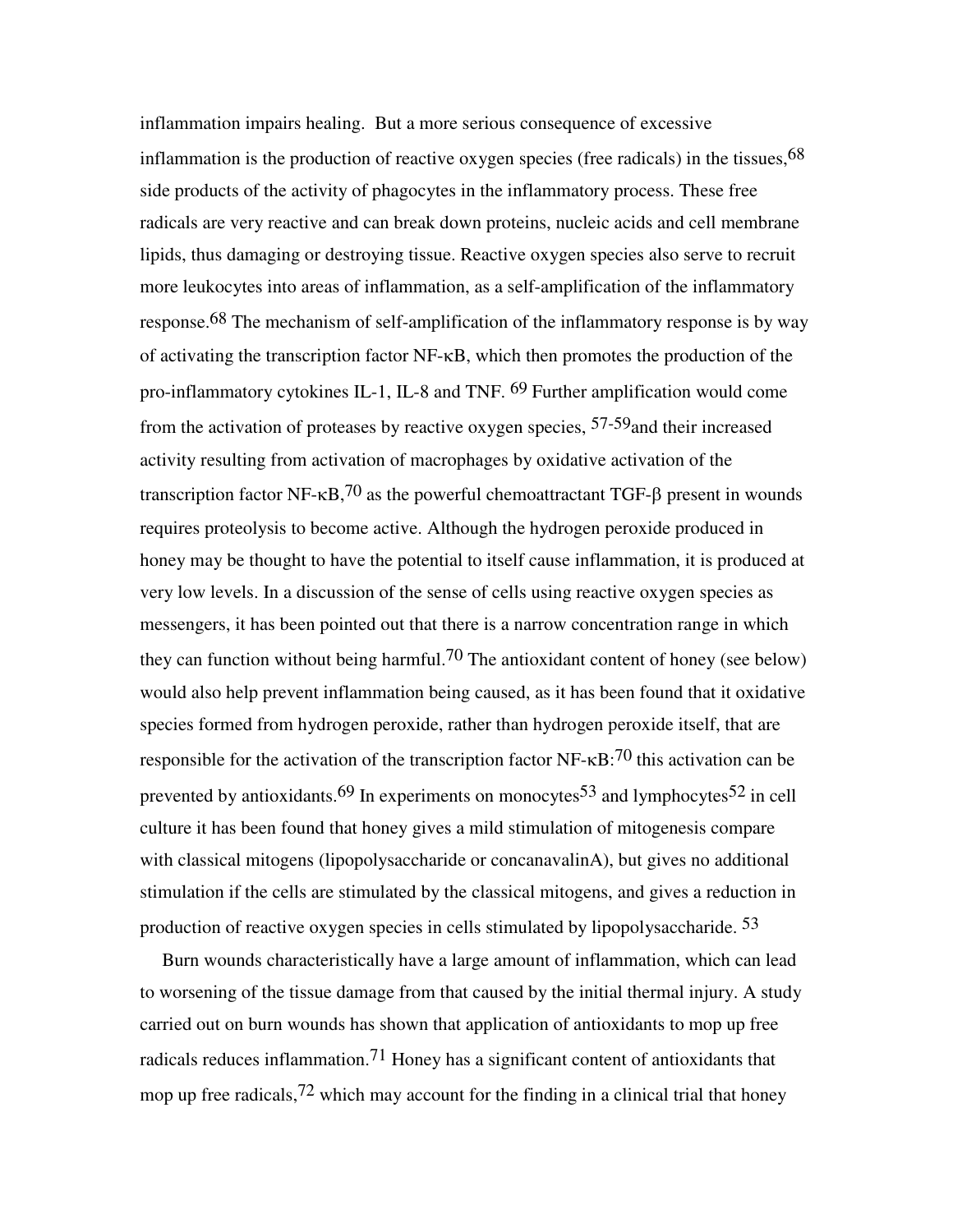dressings prevented partial-thickness burns from converting to full-thickness burns which would have needed plastic surgery.24

Whether it is the antioxidants in honey breaking the feed-back loop of selfamplification of inflammation, or whether there is another anti-inflammatory component involved, the anti-inflammatory action of honey is likely to be involved in the notable effectiveness of honey in healing venous leg ulcers. In these there is a state of continual reperfusion injury, a condition in which there is a large amount of production of reactive oxygen species. This is because when there is ischemia (which occurs in a leg ulcer when there is venous stasis) xanthine oxidase is formed in tissues, which then produces reactive oxygen species from the oxygen supplied when tissues are re-perfused (which in a venous leg ulcer occurs when the leg is elevated).

 The anti-inflammatory action of honey is also the most likely explanation for the reduction in hypertrophic scarring that is a feature of dressing wounds with honey. The reactive oxygen species formed in inflammation stimulate the activity of the fibroblasts which produce the collagen fibres of scar tissue, and in situations where there is prolonged inflammation their over-stimulation can lead to hypergranulation and fibrosis.73 Fibroblasts are also responsible for the contraction that occurs in wound healing, so the anti-inflammatory action of honey may also account for the reduction in contractures seen when honey is used to dress burn wounds.

#### **Bioactivity of honey: stimulation of tissue growth**

Honey is a bioactive wound dressing, having a stimulatory effect on the rate of healing. It has been observed that it gives rapid healing of wounds,<sup>12,25,26</sup> and there have been many reports that it promotes the formation of clean healthy granulation tissue<sup>5-8,10,24,31,36</sup> and hastens epithelialization,<sup>7,8,16,24,29</sup>, making skin grafting unnecessary.  $6,7,11,16,24$  The stimulation of cell growth by honey is probably also responsible for the "kick-starting" of the healing process observed in chronic wounds which have remained non-healing for long periods  $8,17,18,27,28$ .

The property of topically applied honey of stimulating tissue growth in wounds has been confirmed by measurements and histological observations in many studies of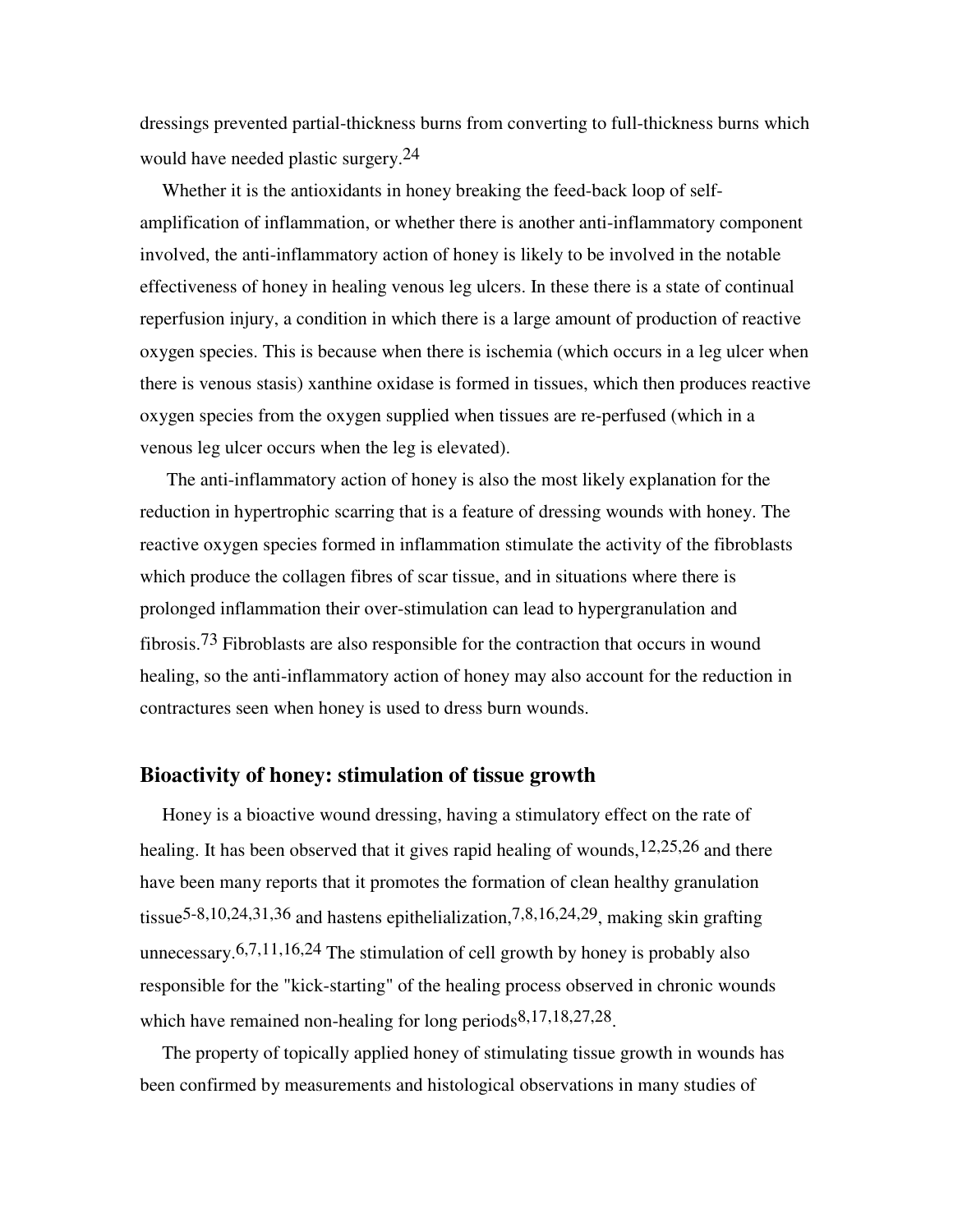experimental wounds in animals,  $12,25,61-63,74$  Of these where there has been statistical analysis of the results, the honey treatment has been shown to give significant improvements. In one of these studies, on rats, the rate of decrease in wound size improved by 43% over the first 4 days ( $p<0.001$ ;  $n=6$ ), and the period required for complete epithelialisation decreased by  $15\%$  (p<0.05; n=6), with topically applied honey compared with untreated controls.<sup>74</sup> In another study, on mice, topically applied honey compared with a saline control was found after 6 days to give a 114% increase in the extent of epithelialisation ( $p<0.001$ ; n=12) and a 69% increase in the thickness of granulation tissue ( $p<0.01$ ; n=12).<sup>12</sup> Studies on experimental wounds in animals have also demonstrated that topically applied honey, compared with untreated controls, stimulates the synthesis of collagen (by 24% after 6 days;  $p<0.001$ ;  $n=6$ )<sup>75</sup> and other connective tissue components (hexosamine by 13 % after 8 days;  $p<0.01$ ; n=6: uronic acid by 23% after 8 days;  $p<0.001$ ;  $n=6$ ), <sup>74</sup> and gives an improvement of the strength (cross-linking) of collagen (by 23% after 6 days;  $p<0.05$ ; n=6)<sup>75</sup> and the tensile strength of the wounds (by 21% after 10 days;  $p<0.05$ ;  $n=6$ )<sup>74</sup>. Stimulation of angiogenesis by honey has also been observed in histological studies of experimental wounds in animals.62,63 This is an important feature for promotion of healing, as the supply of oxygen is the rate-limiting factor,  $76$  granulation tissue being granules of fibroblasts growing where new capillary beds form. The acidity of honey would also help with oxygenation, as acidification of wounds speeds the rate of healing by increasing the release of oxygen from haemoglobin.77 The new capillaries formed also supply essential nutrients to growing fibroblasts, another factor limiting the rate of healing. It has been demonstrated that wounds heal faster if a nutrient mixture is applied topically. 78-81 Honey supplies sugars and a wide range of amino acids, vitamins and essential minerals.82 It also, by its osmotic action drawing out lymph, provides a constant flow of nutrients from the functioning capillaries deeper down. Another way in which honey may promote healing is by supplying glucose to the epithelial cells, as these have to build up an internal store of carbohydrate to provide the energy they need to migrate across the surface of a wound to restore skin cover<sup>76</sup>.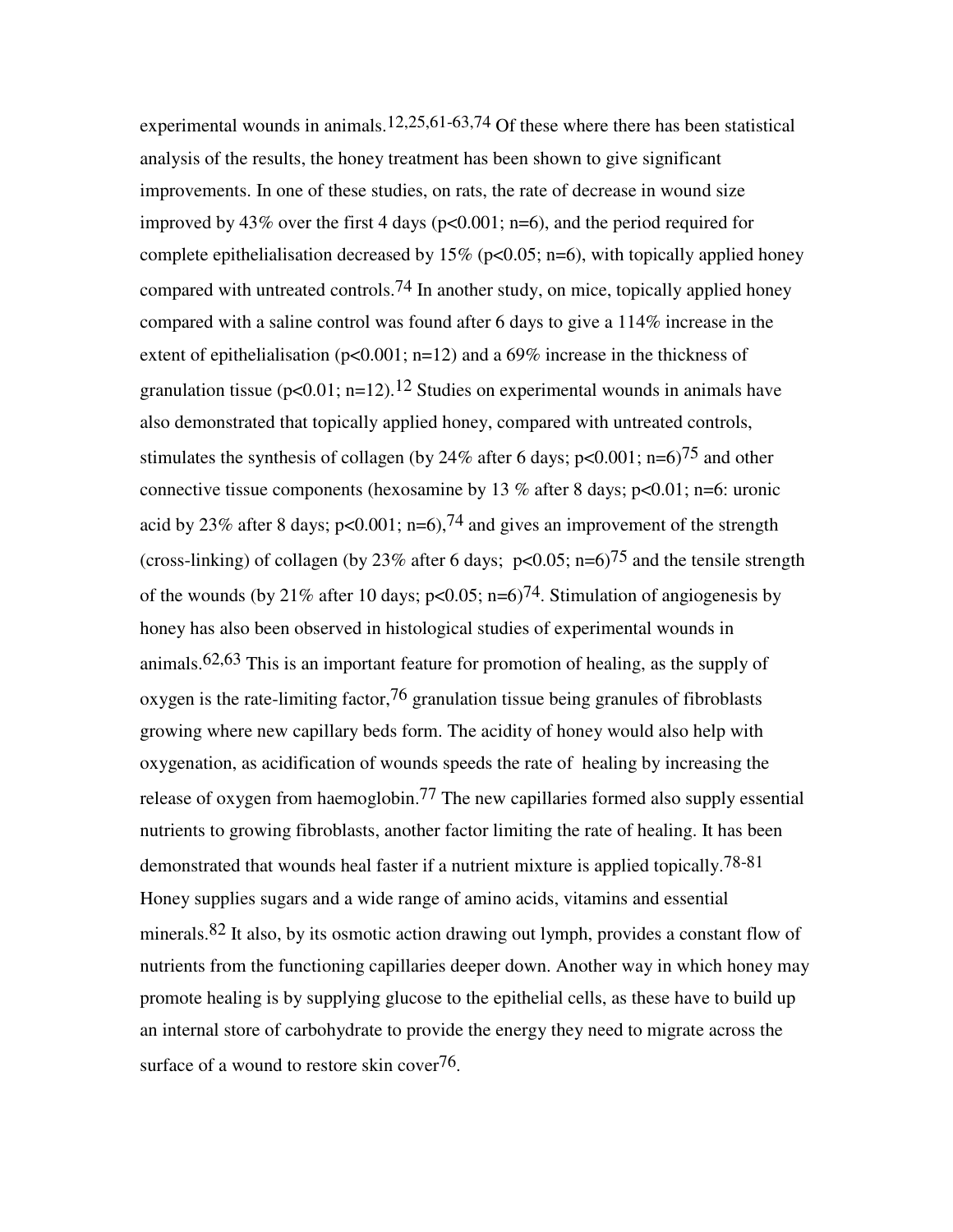Another factor that is probably involved in the stimulation of cell growth by honey is the low level of hydrogen peroxide produced enzymically in honey. There is a large amount of evidence for hydrogen peroxide being involved in many cell types in the body as a stimulus for cell multiplication, acting at various points in the mechanisms of the cells that control the cycle of cell growth and division.<sup>83</sup> It is produced as part of the normal inflammatory response to injury or infection, and serves to stimulate the growth of fibroblasts and epithelial cells to repair the damage.83 The application of creams containing hydrogen peroxide has been found to stimulate the development of new capillaries in wound tissue.  $84$  It has been proposed that low concentrations of hydrogen peroxide might be used to stimulate wound healing, in place of the expensive cell growth factors used for this purpose,  $83$  but it has pointed out that this is feasible only if the concentration could be carefully controlled to avoid tissue damage<sup>85</sup> (as occurs in honey). There has also been a proposal that honey be used in place of recombinant growth factors to provide hydrogen peroxide to stimulate the healing of burns.<sup>86</sup> The action of exogenously supplied hydrogen peroxide augments that involved in an intracellular mechanism of response to growth factors binding to receptors on cells. The pathway of response to growth factors is via the Ras protein, and it has been found that this protein activates a second pathway as well as the previously known pathway of tyrosine phosphorylation of MAP kinase which then activates transcription factors.87 This second pathway involves the activation of the Rac protein, which then forms a complex which produces superoxide. The superoxide, possibly via other reactive oxygen species, activates the transcription factor NF-κB and thus stimulates mitosis. It has also been found that in vascular smooth muscle cells the hydrogen peroxide endogenously produced as part of the signal transduction process in response to stimulation by plateletderived growth factor activates MAP kinase, and that exogenous hydrogen peroxide in the concetration range of 0.1 to 1.0 mmol/l will do this also

Another action of hydrogen peroxide on cells is activation of insulin receptor complexes.88-90 Activation triggers a chain of molecular events in the cell that stimulates the uptake of glucose and amino acids, and promotes anabolic metabolism, giving cell growth. It has been shown that intravenous infusion of insulin or its topical application to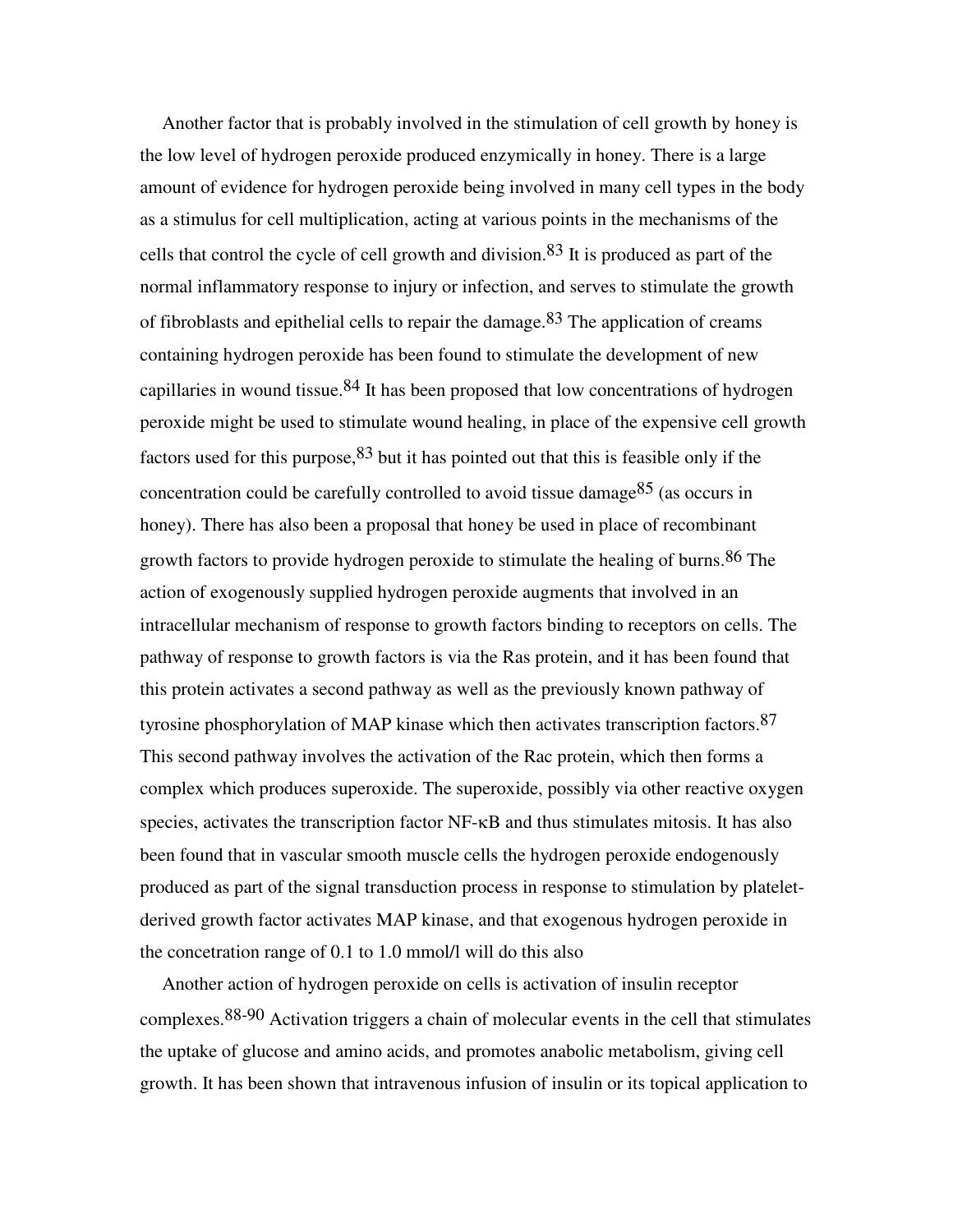wounds stimulates the rate of wound healing.  $91-93$  Thus this indicates another possible mechanism by which honey promotes the healing process, stimulating uptake and anabolic metabolism of the nutrients it supplies to wound tissues.

#### **Physical properties of honey as a wound dressing**

Honey differs from other wound dressings providing a moist healing environment in that it has an osmotic action which draws fluid out from the wound bed. This creates beneath the dressing a layer of fluid in contact with the wound surface which is a dilute solution of honey in plasma or lymph, so there is no adherence possible, hence when dressings are changed there is no pain and no tearing away of newly grown repair tissues. Although it may be thought that the osmotic effect would dehydrate wound tissues, where there is a circulation of blood underneath to replace fluid lost from cells then the osmotic effect of sugar on the surface just creates an outflow.<sup>94</sup> The osmotic action of honey also removes any risk of the skin surrounding a wound becoming macerated by the moisture accumulating under a dressing – even when dilute, honey will induce a withdrawal of moisture rather than a hydration of skin.

The high viscocity of honey provides a physical barrier to infection of wounds from external contamination. This is particularly useful where there would normally be a requirement to use gauze dressings to avoid occluding the wound and thus encouraging growth of Pseudomonas in the moist conditions created, as in the treatment of burn wounds. As long as the honey used has sufficient antibacterial activity (see Recommendation 2) there will be no danger of Pseudomonas growing in the moist conditions created by occluding the wound with honey. The antibacterial activity of honey also prevents growth of any bacteria already present on the surface of the wound, so there is not the problem of odour when dressings are changed like there is with hydrocolloid dressings.

The stickiness and fluidity of honey can be a practical challenge in dressing wounds, especially in retaining the honey when it is further liquefied by absorption of wound exudate.95 This issue was addressed by the Ancient Egyptians, who used honey mixed with fat covered with fibres for dressing wounds,  $96$  but in more recent times it has not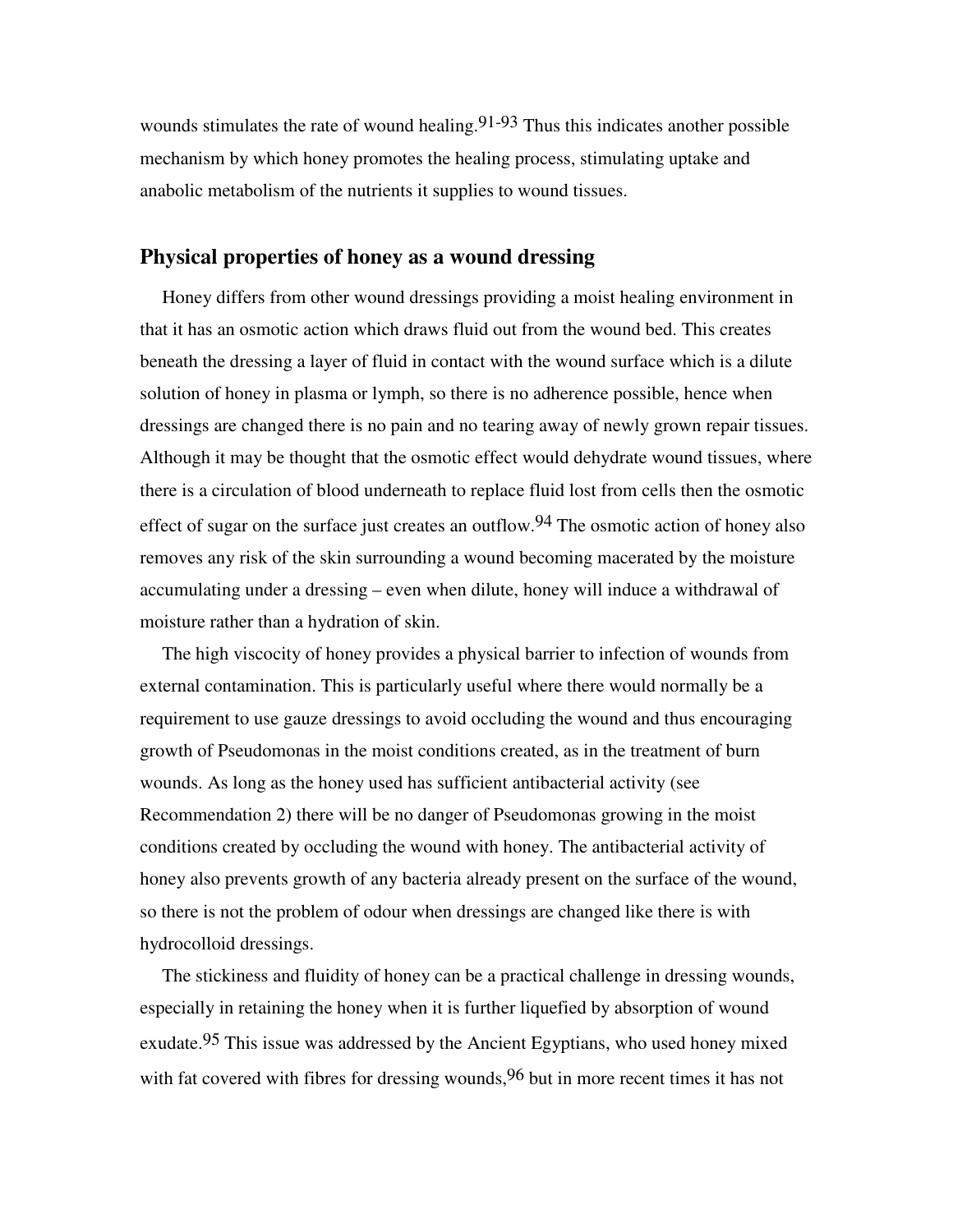usually been dealt with in a satisfactory way. The usual practice is to spread the honey on a wound and cover it with gauze, or to spread the honey on gauze and place that on the wound,<sup>4</sup> although occasionally honey-impregnated gauze has been used. The disadvantage of these practices is that gauze does not absorb much honey. Practices which overcome the problems of messiness of honey are described in Recommendation 3.

#### **Recommendation 1**

#### *Do not leave it too late to start using honey on a wound*

Many clinicians resort to trying honey when all of the orthodox treatments have failed to work. If a wound infection has been allowed to progress to a systemic infection then honey cannot be of any help, and if the infective organism is antibiotic-resistant then the patient's life could well be at risk by that stage. Although the antibacterial components of honey are capable of diffusing into a wound bed, honey is most effective before a wound has been allowed to become deeply infected, as the antibacterial activity is greatest near the surface. If used from the outset, honey provides a barrier to infection both through its viscosity and its antibacterial action. This is particularly useful where there is a risk of cross-infection. Allowing a wound to become very inflamed and heavily exudative before honey is used makes much more frequent dressing changes necessary to bring the inflammation under control. (See Recommendation 8.) If a hard eschar is allowed to form before honey is used it will take longer for honey to debride the wound. (See Recommendation 10.)

#### **Recommendation 2**

#### *Use only honey that has been selected for use in wound care*

Although it has been pointed out by Greenwood<sup>97</sup> that the clinical significance of the additional antibacterial activity in honey will be unequivocally proven only if a clinical trial is conducted to determine this, since the presence of bacteria in wound tissues is often an impediment to wound healing it seems wise to select for use in wound management a honey with a high level of antibacterial activity, especially since this can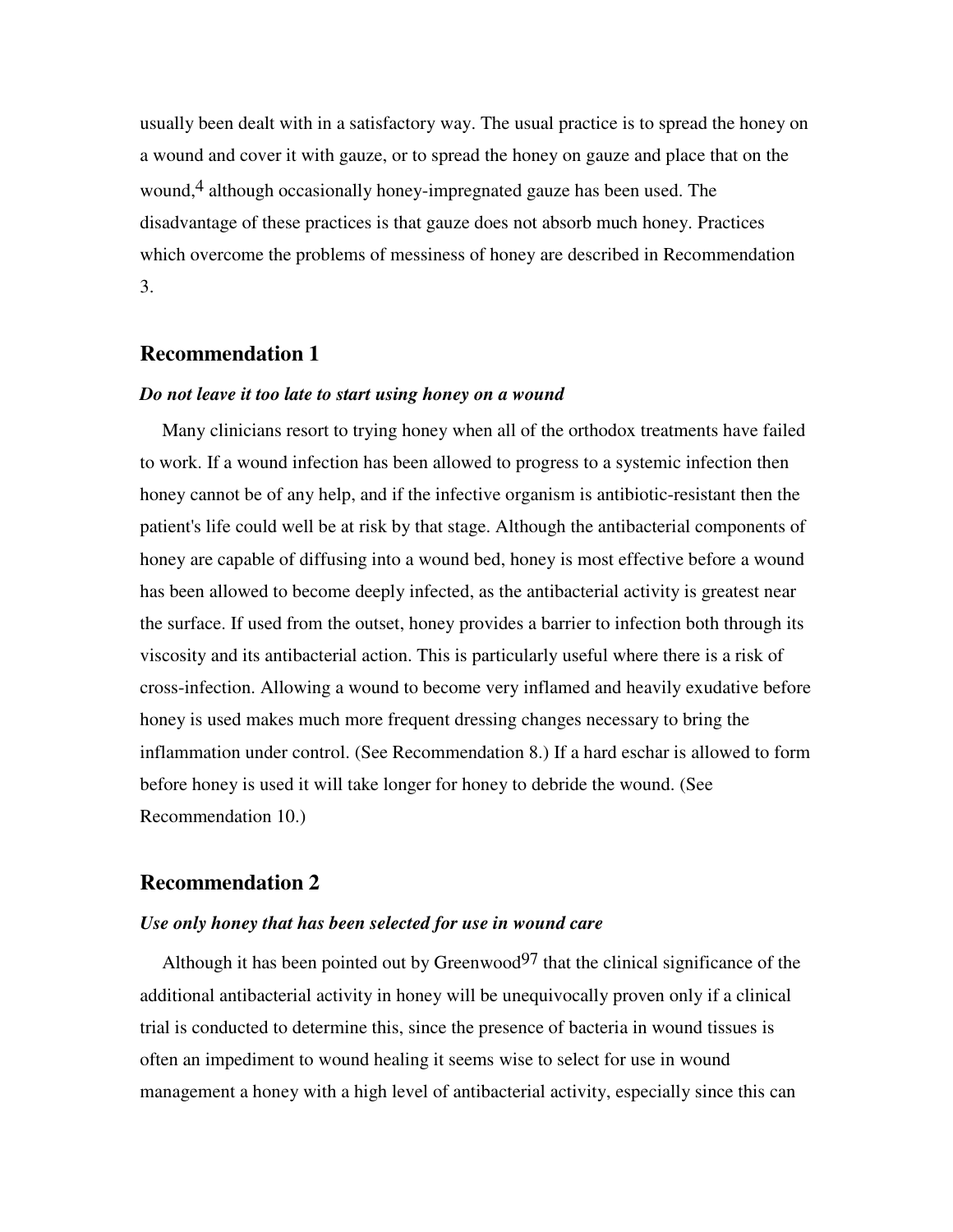vary so much. Although any honey, when undiluted, will through its high osmolarity stop the growth of bacteria colonising the surface of a wound, honey usually gets diluted by exudate and thus a honey of low potency may not maintain an effective level of antibacterial activity. Another consideration is that the antibacterial substances diffusing from honey on the surface of the wound down into infected tissues give a gradient of decreasing concentration. Thus the higher the potency of the honey on the surface, the further down into the tissues will be the minimum effective level of the antibacterial substances, down into the depth of the wound tissues where the infection lies.

Also, consideration needs to be given to the quality of any honey used on a wound. Honey produced for use as a food may not be well filtered, so may contain various particles in it. Although honey does not allow vegetative bacteria to survive, it does contain viable spores, including Clostridia. Various brands of honey with standardised antibacterial activity, processed as a medical product and sterilised by gamma-irradiation, are available commercially for use in wound management: *Apiban* (Apimed: Cambridge, New Zealand), *Woundcare 18+* (Comvita: Te Puke, New Zealand), *Medihoney* (Capilano: Richlands, Queensland, Australia). These are all packed in squeeze-out tubes. Apimed also manufacture other honey wound-care products: honey packed in syringes, and honey-impregnated dressings (Gamgee type and alginate type). All three of these companies use manuka honey (and honey from a related Leptospermum species in *Medihoney*) in their products.

Manuka honey has a unique, unidentified, antibacterial component in addition to the enzymically generated hydrogen peroxide that is common to all honeys. The level of the manuka factor, like the level of hydrogen peroxide in all honeys, can vary markedly from batch to batch, so it is important that any honey be tested in a microbiology laboratory if a good antibacterial activity is to be obtained. Although some floral types of honey characteristically have higher antibacterial activity than others, individual batches still vary a lot, so testing of each batch is necessary. It is also to be noted that the enzyme in honey that produces hydrogen peroxide is easily destroyed by exposure to heat and light, so it is important that the minimum of heating is used in the processing of honey for use in wound care, and that the honey is stored in a cool place and packaged to protect it from light.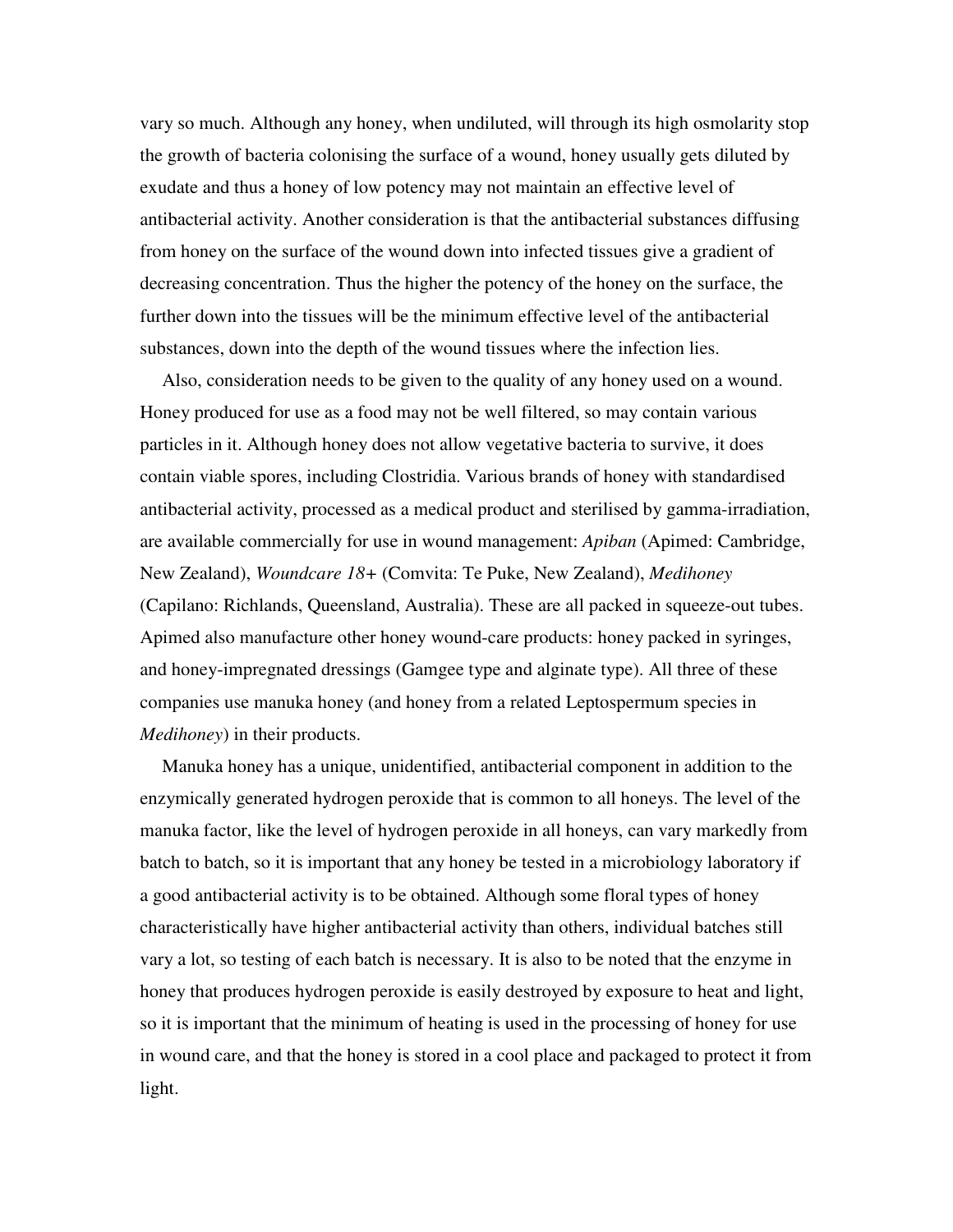#### **Recommendation 3**

## *Use dressings that will hold sufficient honey in place on a wound to get a good therapeutic effect*

Although honey is very viscous, or even solid, at room temperature, it becomes very fluid at body temperature. If it is applied directly to the wound it tends to run off before a secondary dressing can be applied to hold it in place. Because of its viscosity and lack of free water, honey does not readily soak into absorbent dressings so tends to be squeezed out when a secondary dressing is applied. It is important to hold sufficient honey in place on a wound to get a good therapeutic effect, providing a "reservoir" of sufficient quantity such that its antibacterial and other bioactive components are not excessively diluted by exudate and not substantially depleted by diffusion into the wound tissues. Because the antibacterial activity of honey is of relatively low potency compared with that of the usual antibacterial agents used on wounds, the amount required on a wound is greater.

In some situations a "blister" of honey can be held on a wound using an adhesive membrane dressing. Honey can also be held in a small cavity in this way. However, this is not a suitable form of dressing if the wound is exuding heavily.

On most wounds the best practice is to use an absorbent dressing impregnated with honey, which allows an effective amount of honey to be easily applied and held in place. As long as the amount of honey impregnated does not exceed the amount that the dressing will absorb, the honey does not run out even under pressure bandaging. Impregnating dressings with honey is facilitated by warming the honey to body temperature and adding 1 part of water to 20 parts of honey to make the honey more fluid. Typically, 20 ml of honey would be used in a 4 inch x 4 inch dressing. Alternatively, commercially available dressing pads (cellulose or alginate fibre) preimpregnated with honey with a standardised level of antibacterial activity and sterilised by gamma irradiation can be used. Dressings impregnated with honey still retain their capacity for absorbing exudates.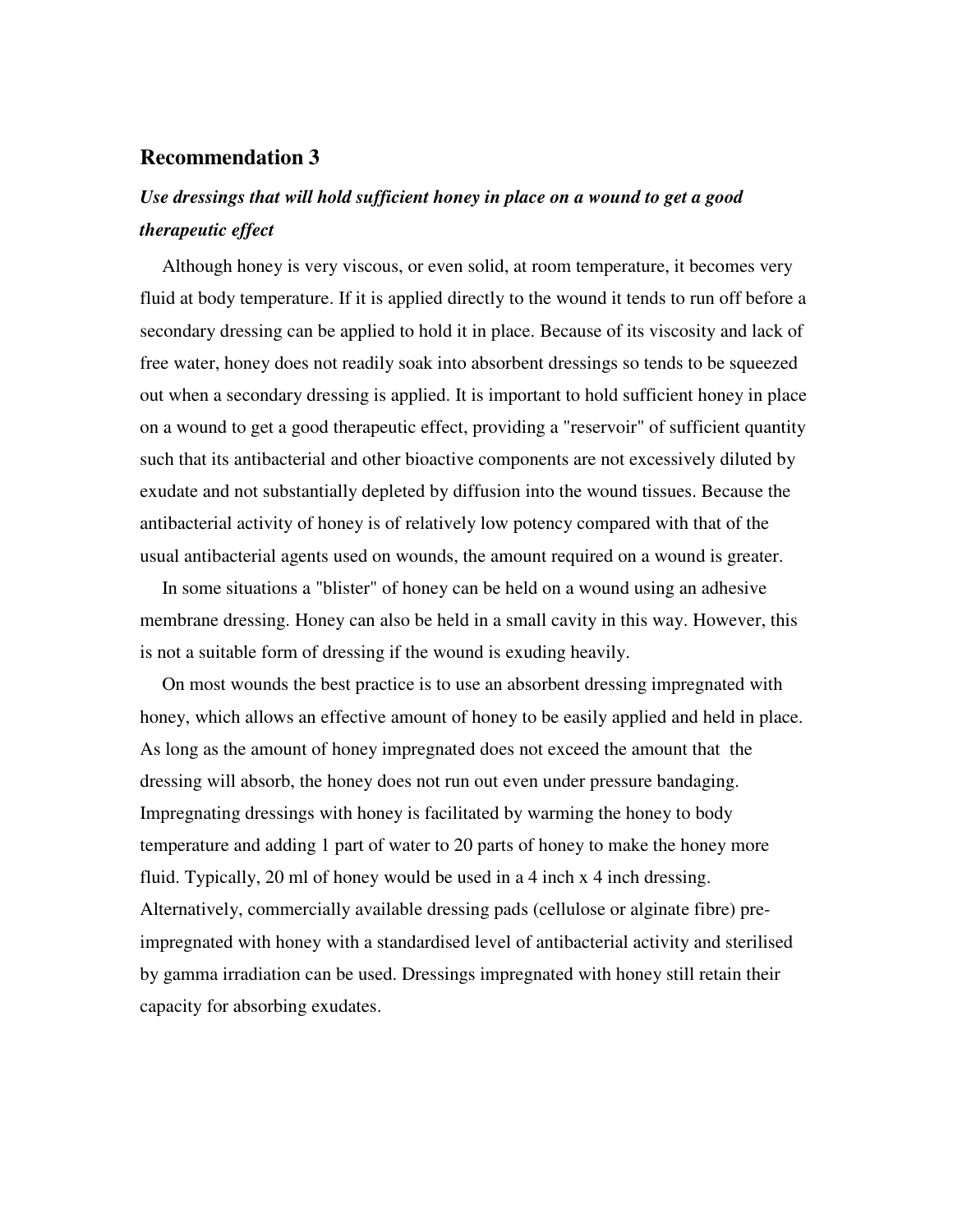#### **Recommendation 4**

#### *Ensure that honey is in full contact with the wound bed*

Contact between the wound bed and the honey is essential for the antibacterial and other bioactive components of the honey to be able to diffuse into the wound tissues. Dressing pads impregnated with honey have a tendency to bridge over depressions in the wound bed, so any cavities or depressions need to be filled with honey before the dressing is placed on the wound. (Honey sold for use in wound management is packaged in squeeze-out tubes or syringes, which avoids the messiness of using honey from a jar to do this.) Abscesses and sinuses can be filled with honey before a covering dressing is applied – honey is water-soluble and easily rinsed out, and any residues are biodegradable (as long as the honey has been suitably filtered in processing so that there are no foreign bodies in it.) For sinuses with small openings, a catheter on a syringe filled with warmed honey is an effective way of inserting honey.

#### **Recommendation 5**

## *If a non-adherent dressing is used between the honey dressing and the wound bed it must be sufficiently porous to allow the active components of the honey to diffuse through*

Honey dressings normally do not adhere to wound tissues, but there are occasions when dressings cannot be changed frequently enough to prevent adhesion occurring. (See Recommendation 8.) Also there are occasions when disturbance of the wound surface is to be avoided when honey dressings are changed (*e.g.* when used on skin grafts). In these situations a non-adherent dressing may be placed between the wound bed and the honey dressing. It is important that the non-adherent dressing is sufficiently porous to allow the antibacterial and other bioactive components of the honey to diffuse freely into the wound bed, and that honey is spread on this dressing so that there is continuous contact between the wound bed and the honey dressing on top of the non-adherent dressing.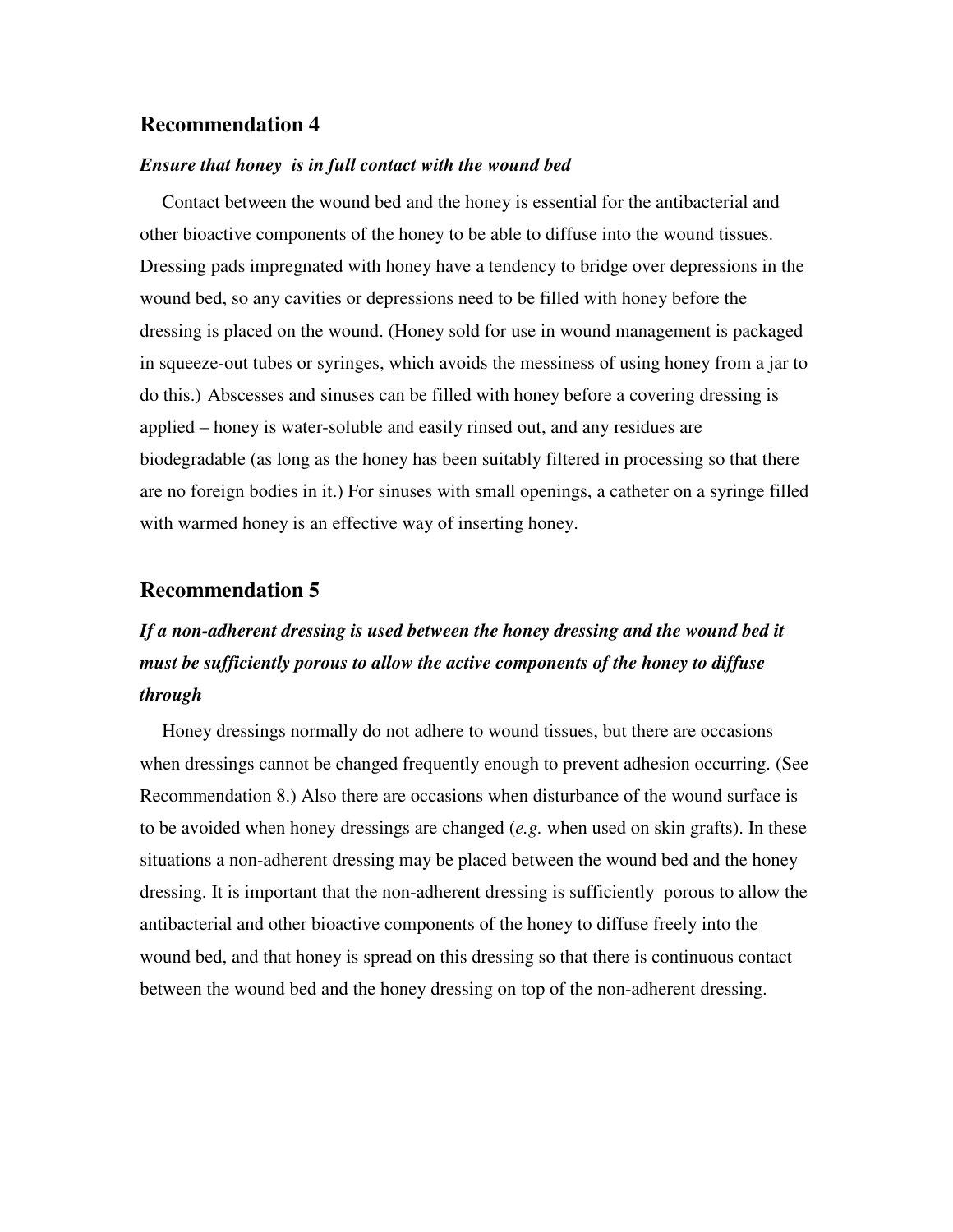#### **Recommendation 6**

## *Ensure that honey dressings extend to cover any area of inflammation surrounding wounds*

Honey dressings need to be of a size that not only covers the wound bed but also extends beyond any area of inflammation or cellulitis surrounding a wound. This allows diffusion through the skin of the antibacterial components to clear infection in periwound tissue, and of the anti-inflammatory components to reduce inflammation and edema.

#### **Recommendation 7**

#### *Use a suitable secondary dressing to prevent leakage of honey*

If a wound is exuding, honey becomes diluted and very fluid. If the absorptive capacity of the primary dressing is exceeded then the diluted honey will seep out, so a secondary dressing may be needed. If it is compatible with the condition of the skin and the location of the wound then an occlusive dressing is best for this. (Maceration of the surrounding skin does not occur in the presence of the honey.) Absorbent secondary dressings can be used, but tend to draw the honey away from the wound surface. This means that honey is replaced with exudate in the dressing in contact with the wound bed. (See Recommendation 8.) Occlusive dressings trap the diluted honey in the primary dressing and thus tend to keep more honey in contact with the wound bed.

If an adhesive secondary dressing cannot be used to hold the honey dressing in place then bandaging or body stocking can be used. On venous leg ulcers where inelastic or elastic compression bandaging is used a secondary dressing is needed under the bandaging to stop honey seeping out into the bandaging.

#### **Recommendation 8**

## *Change the dressings frequently enough to prevent the honey being washed away or excessively diluted by wound exudate*

Unlike many of the other antibacterial agents used on wounds, honey is a watersoluble material that readily takes up wound fluid and thus becomes diluted. It can do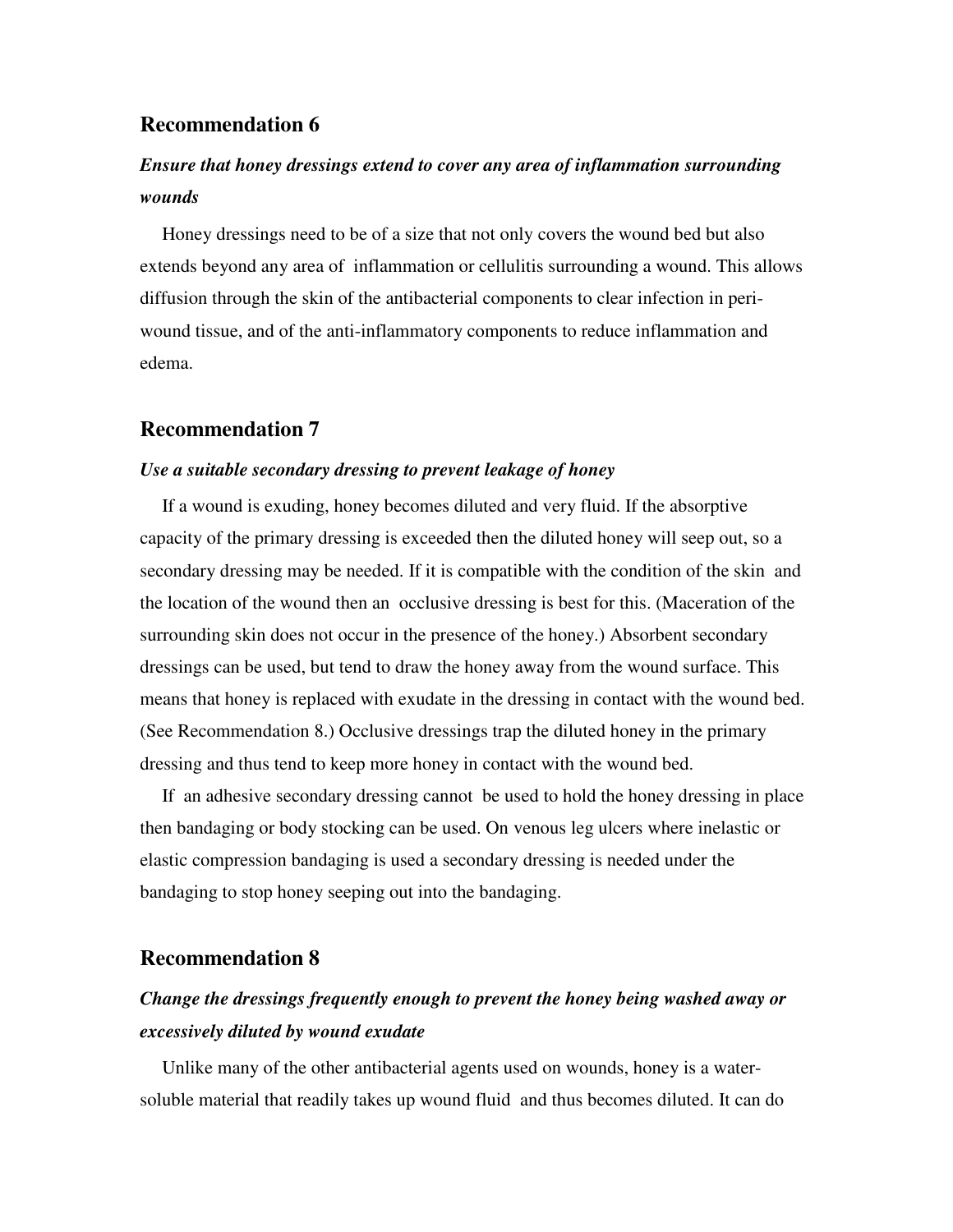this to some degree by osmosis even when a wound is not noticeably exudating. Although bacterial growth in the dressing and on the wound surface will be prevented even when the honey is diluted as much as ten-fold, control of infection in deeper wound tissue is not likely to be maintained if the honey becomes greatly diluted. (See Recommendation 2.) This applies also to the other bioactivities of honey such as the antiinflammatory action and the stimulation of tissue growth. Thus when there is a lot of exudate from a wound it may be necessary to change honey dressings quite frequently (up to three times daily) in cases of heavily exuding wounds. However, the antiinflammatory action of honey usually gives a marked reduction in the amount of exudation within a few days. The best guide is the appearance of the dressing when removed – if honey is not visibly present then the dressing has been left on the wound too long. If the dressing sticks to the wound this is a clear indication that more frequent changes are required, as the honey in the dressing has been replaced with plasma in which a fibrin clot has formed. When cotton/cellulose dressing materials impregnated with honey are used the honey tends to get washed towards the outer surface by wound exudate, but if honey-impregnated alginate dressings are used the alginate fibres convert to a honey-containing soft gel in which the honey is more evenly distributed.

Honey in dressings may also become diluted or washed away by external fluids such as water or urine, so where waterproof covering of the dressing is not possible it will be necessary to change dressings that have become wet in this way.

Even where there is no exudate and the honey does not become diluted, the dressings need to be changed at least weekly to maintain a "reservoir" of bioactive components as these diffuse away into the wound tissues and deplete the content in the honey on the surface, thus decreasing the concentration gradient down into the wound tissues.

#### **Recommendation 9**

## *When using honey to debride hard eschar, scoring and softening the eschar by soaking with saline will allow better penetration of the honey*

Because if its high osmolarity, honey will not hydrate eschar. Thus the penetration of its components through the eschar is slow if the eschar is hard, and autolytic debriding may take more than one week to occur. Scoring the eschar and/or softening it by soaking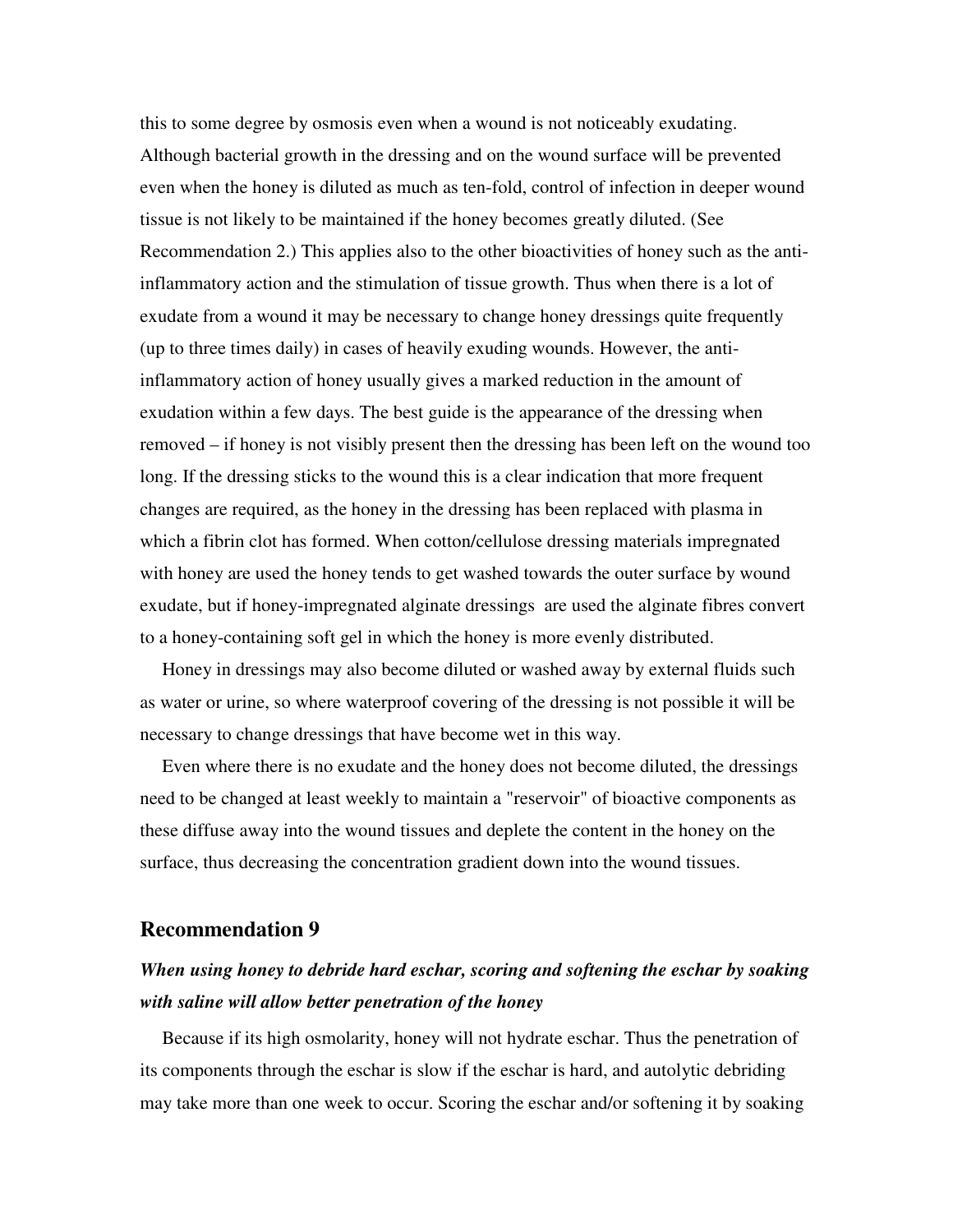with saline will speed up the debriding action of honey. An alternative way of speeding up the process is to apply dressings soaked in diluted honey (1 volume of honey to three volumes of saline) until debridement is achieved.

### **Acknowledgements**

The recommendations for clinical practices have come from the work of Julie Betts, Wound Resource Nurse, Community Health, Health Waikato, Hamilton, New Zealand.

The author gratefully acknowledges financial support of research into the medical usage of honey from the Honey Industry Trust of New Zealand and the National Honey Board of the USA.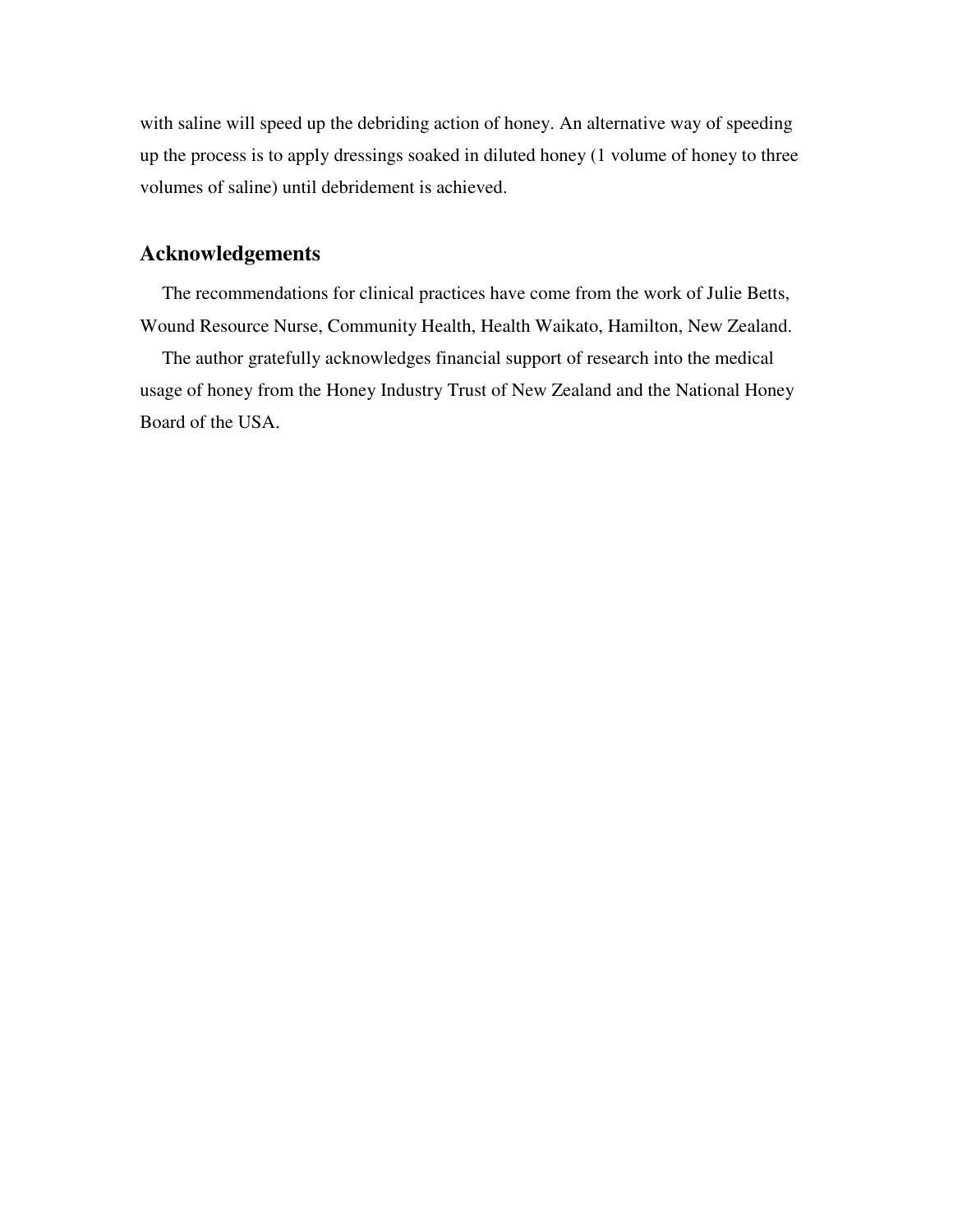## **KEY POINTS**

- Honey has a broad-spectrum antibacterial activity, effective also against antibiotic-resistant bacteria, with no adverse effects on wound tissues.
- Honey gives rapid debridement and deodorising of wounds.
- Honey has an anti-inflammatory activity that reduces pain, edema and exudation, and minimises hypertrophic scarring.
- Honey stimulates healing in dormant wounds and speeds the healing process by stimulating cell growth.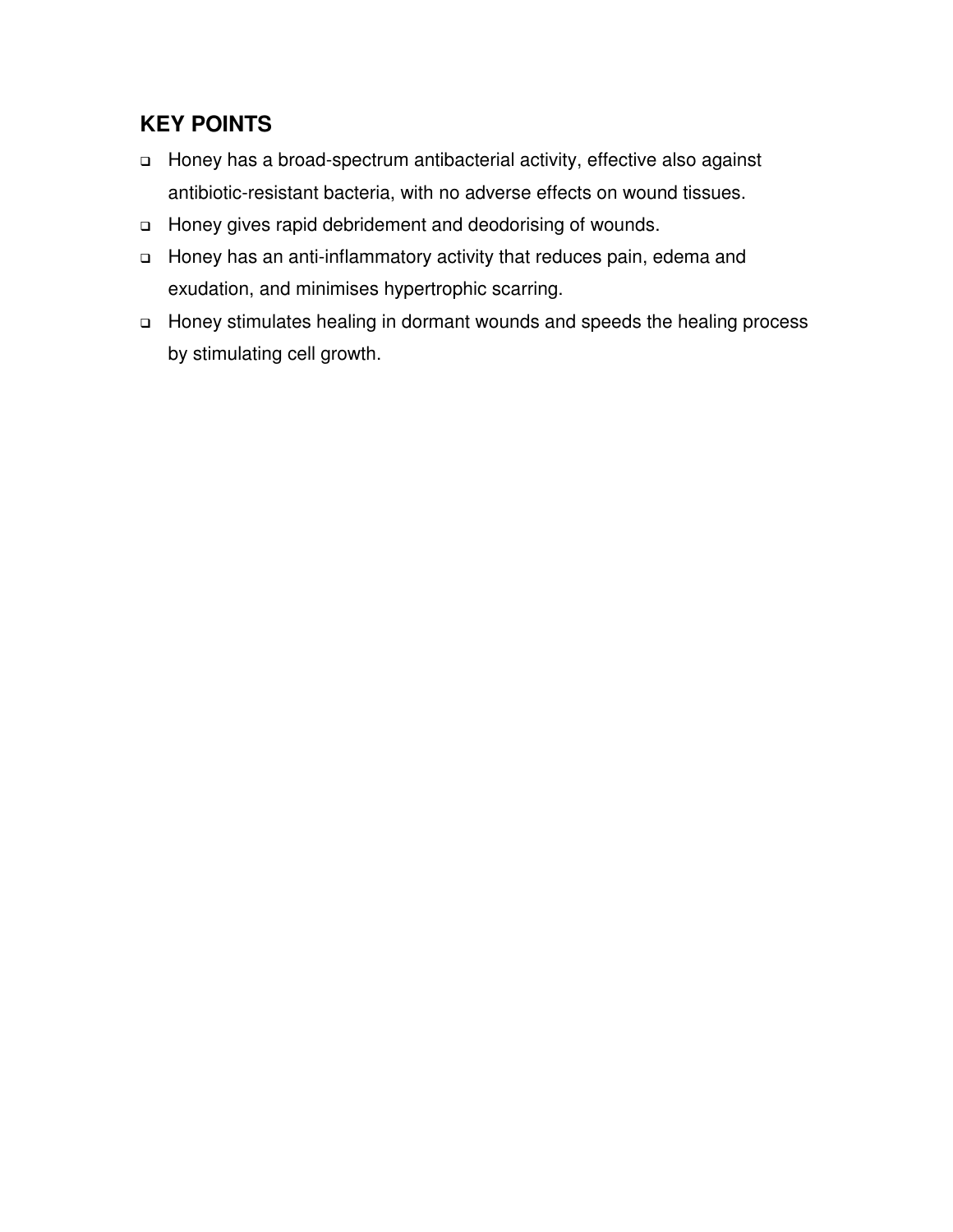## **TABLE 1**

# **QUICK REFERENCE GUIDE TO THE 9 RECOMMENDATIONS FOR PRACTICE: DRESSING WOUNDS WITH HONEY**

- 1. Do not leave it too late to start using honey on a wound.
- 2. Use only honey that has been selected for use in wound care.
- 3. Use dressings that will hold sufficient honey in place on a wound to get a good therapeutic effect.
- 4. Ensure that honey is in full contact with wound bed.
- 5. If a non-adherent dressing is used between the honey dressing and the wound bed it must be sufficiently porous to allow the active components of the honey to diffuse through.
- 6. Ensure that honey dressings extend to cover any area of inflammation surrounding wounds.
- 7. Use a suitable secondary dressing to prevent leakage of honey.
- 8. Change the dressings frequently enough to prevent the honey being washed away or excessively diluted by wound exudate.
- 9. When using honey to debride hard eschar, scoring and softening the eschar by soaking with saline will allow better penetration of the honey.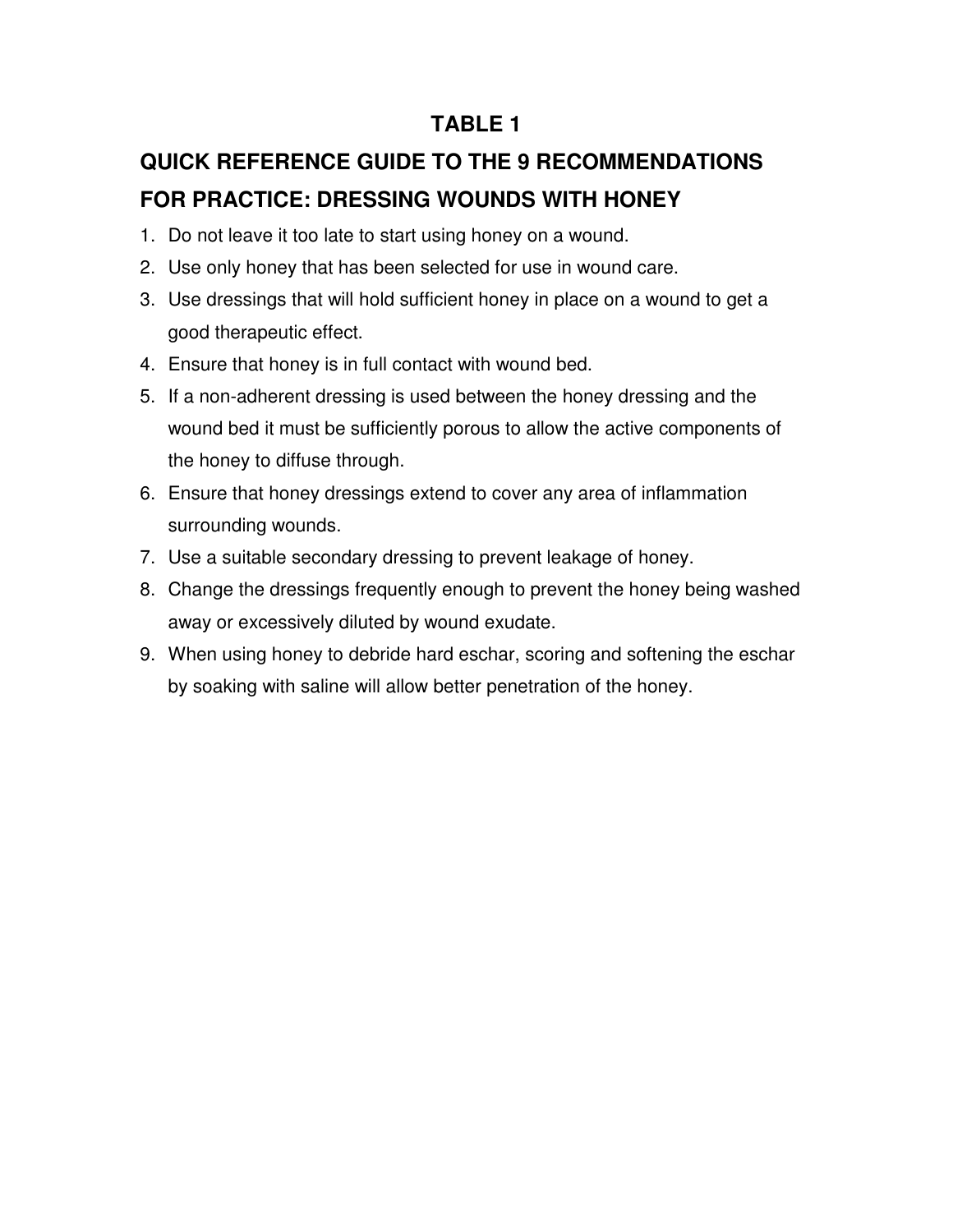#### **References**

- 1. Zumla A, Lulat A. Honey a remedy rediscovered. *Journal of the Royal Society of Medicine* 1989;82:384-385.
- 2. Jones HR. Honey and healing through the ages. In: Munn PA, Jones HR, eds. Honey and Healing. Cardiff, UK: IBRA, 2001:1-4.
- 3. Root-Bernstein R, Root-Bernstein M. Honey, mud, maggots, and other medical marvels. London: Mcmillan, 1999.
- 4. Molan PC. A brief review of honey as a clinical dressing. *Primary Intention* 1998;6(4):148-158.
- 5. Braniki FJ. Surgery in Western Kenya. *Annals of the Royal College of Surgeons of England* 1981;63:348-352.
- 6. Cavanagh D, Beazley J, Ostapowicz F. Radical operation for carcinoma of the vulva. A new approach to wound healing. *Journal of Obstetrics and Gynaecology of the British Commonwealth* 1970;77(11):1037-1040.
- 7. Efem SEE. Recent advances in the management of Fournier's gangrene: Preliminary observations. *Surgery* 1993;113(2):200-204.
- 8. Efem SEE. Clinical observations on the wound healing properties of honey. *British Journal of Surgery* 1988;75:679-681.
- 9. Phuapradit W, Saropala N. Topical application of honey in treatment of abdominal wound disruption. *Australian and New Zealand Journal of Obstetrics and Gynaecology* 1992;32(4):381-384.
- 10. Armon PJ. The use of honey in the treatment of infected wounds. *Tropical Doctor* 1980;10:91.
- 11. McInerney RJF. Honey a remedy rediscovered. *Journal of the Royal Society of Medicine* 1990;83:127.
- 12. Bergman A, Yanai J, Weiss J, Bell D, David MP. Acceleration of wound healing by topical application of honey. An animal model. *American Journal of Surgery* 1983;145:374-376.
- 13. Vardi A, Barzilay Z, Linder N, Cohen HA, Paret G, Barzilai A. Local application of honey for treatment of neonatal postoperative wound infection. *Acta Paediatrica* 1998;87(4):429-432.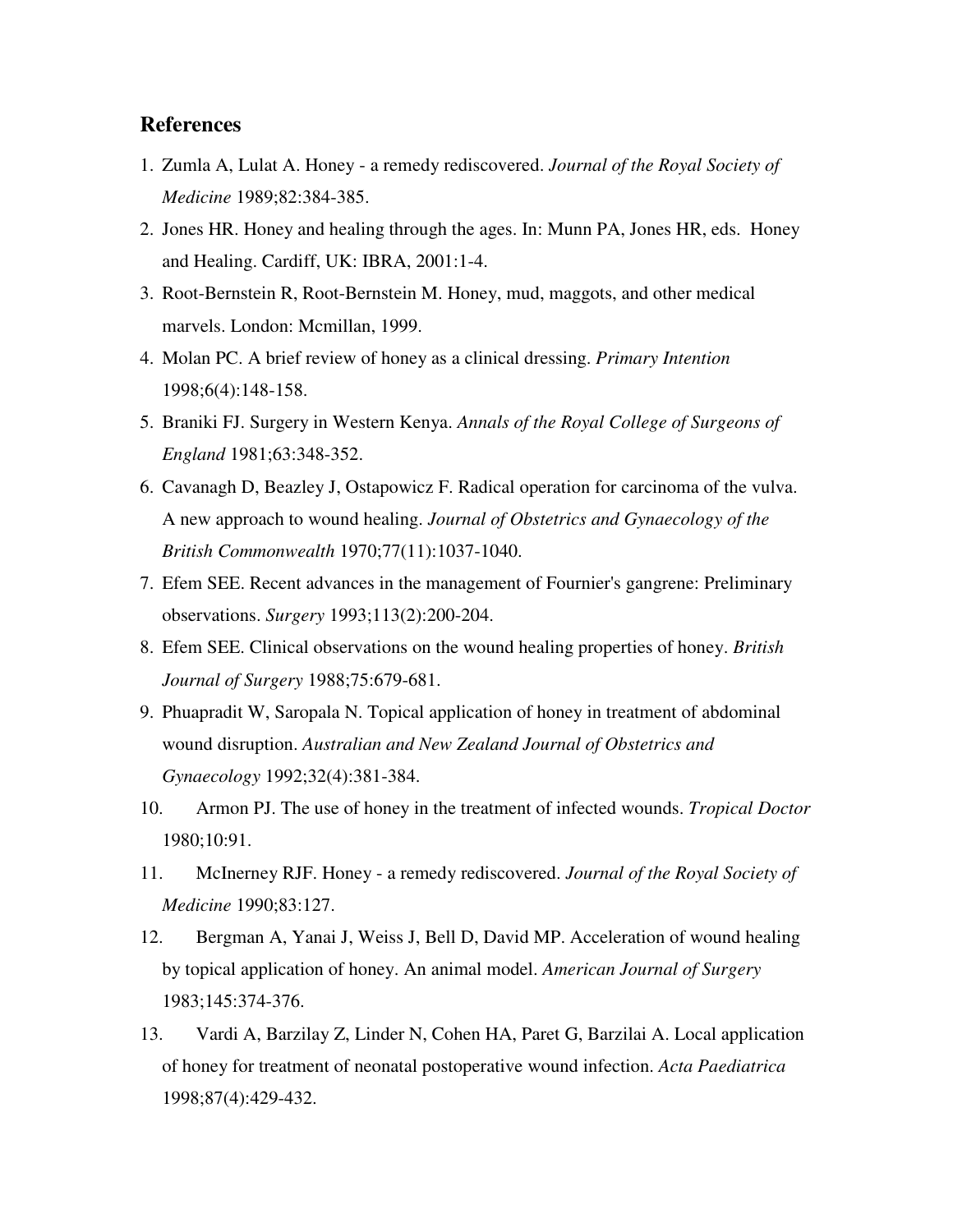- 14. Al-Waili NS, Saloom KY. Effects of topical honey on post-operative wound infections due to gram positive and gram negative bacteria following caesarean sections and hysterectomies. *European Journal of Medical Research* 1999;4:126-130.
- 15. Cooper RA, Molan PC, Krishnamoorthy L, Harding KG. The use of honey in healing a recalcitrant wound following surgical treatment of hidradenitis suppurativa. *European Journal of Clinical Microbiology and Infectious Diseases* 2001;In press.
- 16. Hejase MJ, E. SJ, Bihrle R, Coogan CL. Genital Fournier's gangrene: experience with 38 patients. *Urology* 1996;47(5):734-739.
- 17. Wood B, Rademaker M, Molan PC. Manuka honey, a low cost leg ulcer dressing. *New Zealand Medical Journal* 1997;110:107.
- 18. Harris S. Honey for the treatment of superficial wounds: a case report and review. *Primary Intention* 1994;2(4):18-23.
- 19. Dunford C, Cooper RA, Molan PC. Using honey as a dressing for infected skin lesions. *Nursing Times* 2000;96(NTPLUS 14):7-9.
- 20. Natarajan S, Williamson D, Grey J, Harding KG, Cooper RA. Healing of an MRSA-colonized, hydroxyurea-induced leg ulcer with honey. *Journal of Dermatological Treatment* 2001;12:33-36.
- 21. Dunford C, Cooper RA, White RJ, Molan PC. The use of honey in wound management. *Nursing Standard* 2000;15(11):63-68.
- 22. Subrahmanyam M. Topical application of honey in treatment of burns. *British Journal of Surgery* 1991;78(4):497-498.
- 23. Subrahmanyam M. Honey impregnated gauze versus polyurethane film  $(\text{OpSite}^{@})$ in the treatment of burns – a prospective randomised study. *British Journal of Plastic Surgery* 1993;46(4):322-323.
- 24. Subrahmanyam M. A prospective randomised clinical and histological study of superficial burn wound healing with honey and silver sulfadiazine. *Burns* 1998;24(2):157-161.
- 25. Burlando F. Sull'azione terapeutica del miele nelle ustioni. *Minerva Dermatologica* 1978;113:699-706.
- 26. Blomfield R. Honey for decubitus ulcers. *Journal of the American Medical Association* 1973;224(6):905.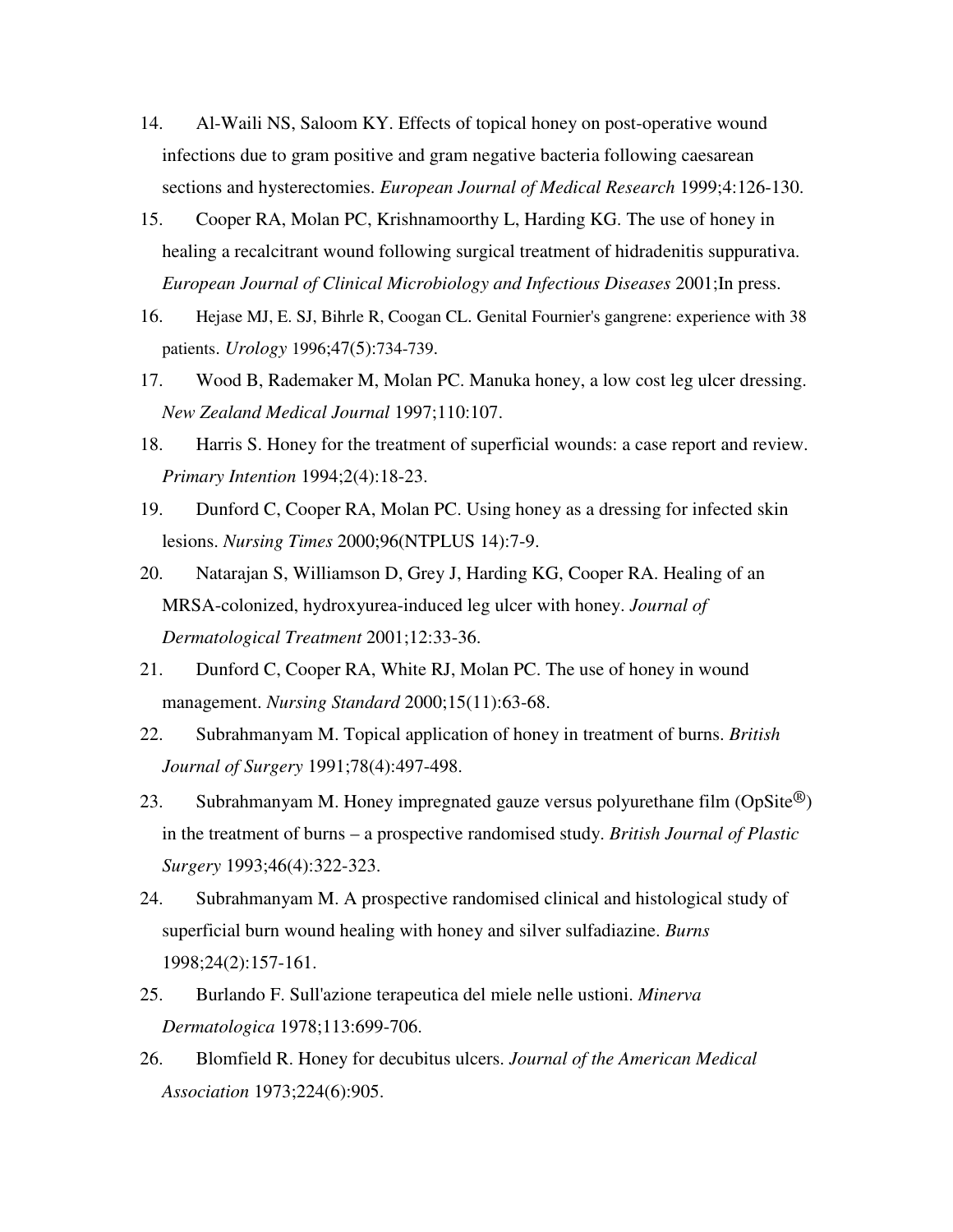- 27. Somerfield SD. Honey and healing. *Journal of the Royal Society of Medicine* 1991;84(3):179.
- 28. Bloomfield E. Old remedies. *Journal of the Royal College of General Practitioners* 1976;26:576.
- 29. Subrahmanyam M. Honey-impregnated gauze versus amniotic membrane in the treatment of burns. *Burns* 1994;20(4):331-333.
- 30. Subrahmanyam M. Honey dressing versus boiled potato peel in the treatment of burns: a prospective randomized study. *Burns* 1996;22(6):491-493.
- 31. Dumronglert E. A follow-up study of chronic wound healing dressing with pure natural honey. *Journal of the National Research Council of Thailand* 1983;15(2):39- 66.
- 32. Keast-Butler J. Honey for necrotic malignant breast ulcers. *Lancet* 1980;ii(October 11):809.
- 33. Betts JA, Molan PC. A pilot trial of honey as a wound dressing has shown the importance of the way that honey is applied to wounds. 11th Conference of the European Wound Management Association. Dublin, Ireland, 2001.
- 34. Robson V, Ward RG, Molan PC. The use of honey in split skin grafting. 10th Conference of the European Wound Management Association. Harrogate, UK, 2000.
- 35. Green AE. Wound healing properties of honey. *British Journal of Surgery* 1988;75(12):1278.
- 36. Farouk A, Hassan T, Kashif H, Khalid SA, Mutawali I, Wadi M. Studies on Sudanese bee honey: laboratory and clinical evaluation. *International Journal of Crude Drug Research* 1988;26(3):161-168.
- 37. Weheida SM, Nagubib HH, El-Banna HM, Marzouk S. Comparing the effects of two dressing techniques on healing of low grade pressure ulcers. *Journal of the Medical Research Institute - Alexandria University* 1991;12(2):259-278.
- 38. Tovey FI. Honey and healing. *Journal of the Royal Society of Medicine* 1991;84(7):447.
- 39. Aminu SR, Hassan AW, Babayo UD. Another use of honey. *Tropical Doctor* 2000;30:250-251.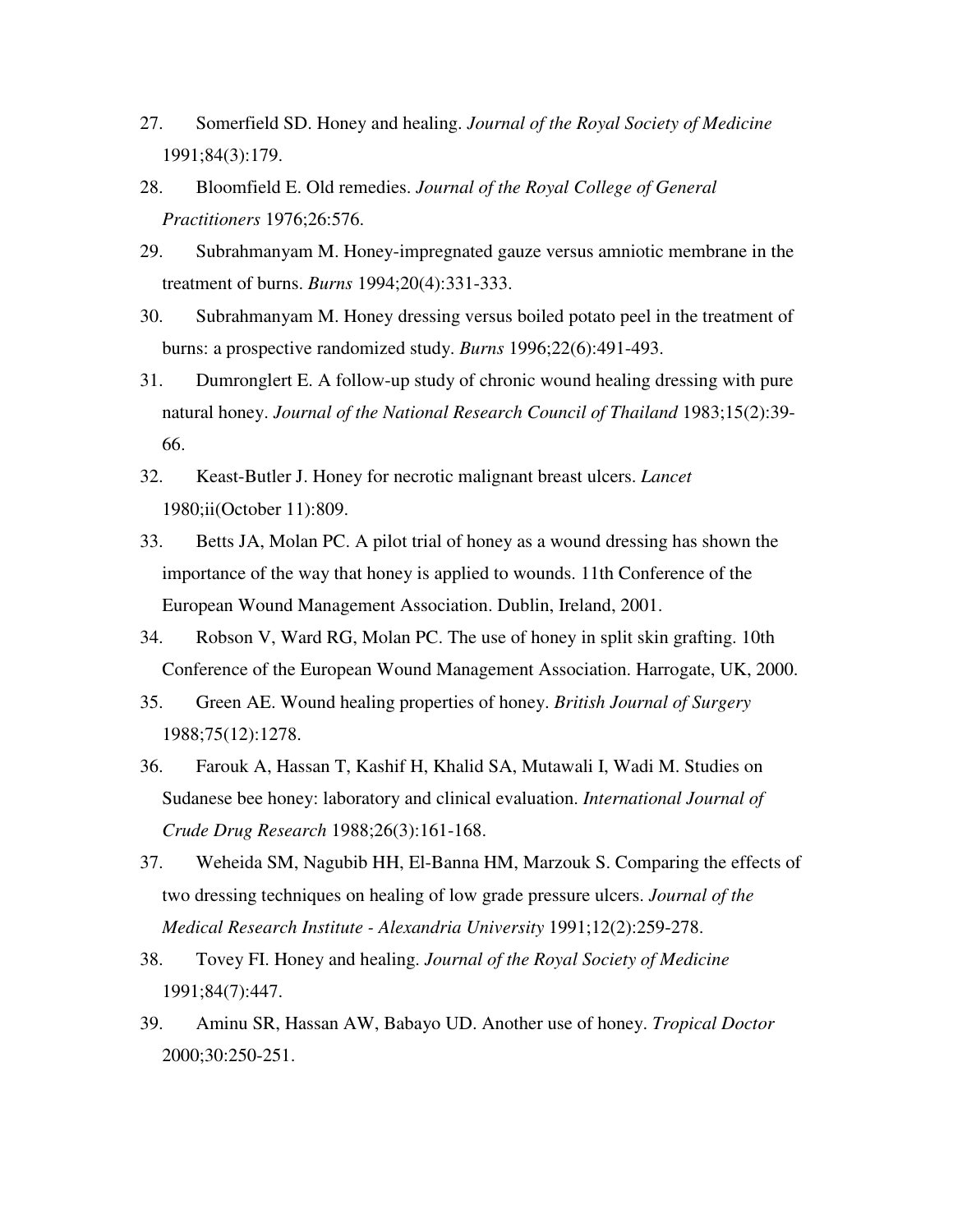- 40. Subrahmanyam M. Early tangential excision and skin grafting of moderate burns is superior to honey dressing: a prospective randomised trial. *Burns* 1999;25(8):729- 731.
- 41. Kunimoto B, Cooling M, Gulliver W, Houghton P, Orstead H, Sibbald RG. Best practices for the prevention and treatment of venous leg ulcers. *Ostomy/Wound Management* 2001;47(2):34-50.
- 42. Molan PC. The antibacterial activity of honey. 1. The nature of the antibacterial activity. *Bee World* 1992;73(1):5-28.
- 43. Molan PC. The antibacterial activity of honey. 2. Variation in the potency of the antibacterial activity. *Bee World* 1992;73(2):59-76.
- 44. Gunther RT. The Greek Herbal of Dioscorides. New York: Hafner, 1934 (Reprinted 1959).
- 45. Aristotle. Historia Animalium. Oxford, U.K.: Oxford University, (350 BC) 1910. (Smith JA, Ross WD, eds. The Works of Aristotle; vol IV).
- 46. Willix DJ, Molan PC, Harfoot CJ. A comparison of the sensitivity of woundinfecting species of bacteria to the antibacterial activity of manuka honey and other honey. *Journal of Applied Bacteriology* 1992;73:388-394.
- 47. Cooper RA, Molan PC, Harding KG. Antibacterial activity of honey against strains of *Staphylococcus aureus* from infected wounds. *Journal of the Royal Society of Medicine* 1999;92:283-285.
- 48. Cooper RA, Molan PC. The use of honey as an antiseptic in managing *Pseudomonas* infection. *Journal of Wound Care* 1999;8(4):161-164.
- 49. Allen KL, Hutchinson G, Molan PC. The potential for using honey to treat wounds infected with MRSA and VRE. First World Wound Healing Congress. Melbourne, Australia, 2000.
- 50. Cooper RA, Halas E, Davies R, Molan PC, Harding KG. The inhibition of Grampositive cocci of clinical importance by honey. First World Wound Healing Congress. Melbourne, Australia, 2000.
- 51. Nychas GJ, Dillon VM, Board RG. Glucose, the key substrate in the microbiological changes in meat and certain meat products. *Biotechnology and Applied Biochemistry* 1988;10:203-231.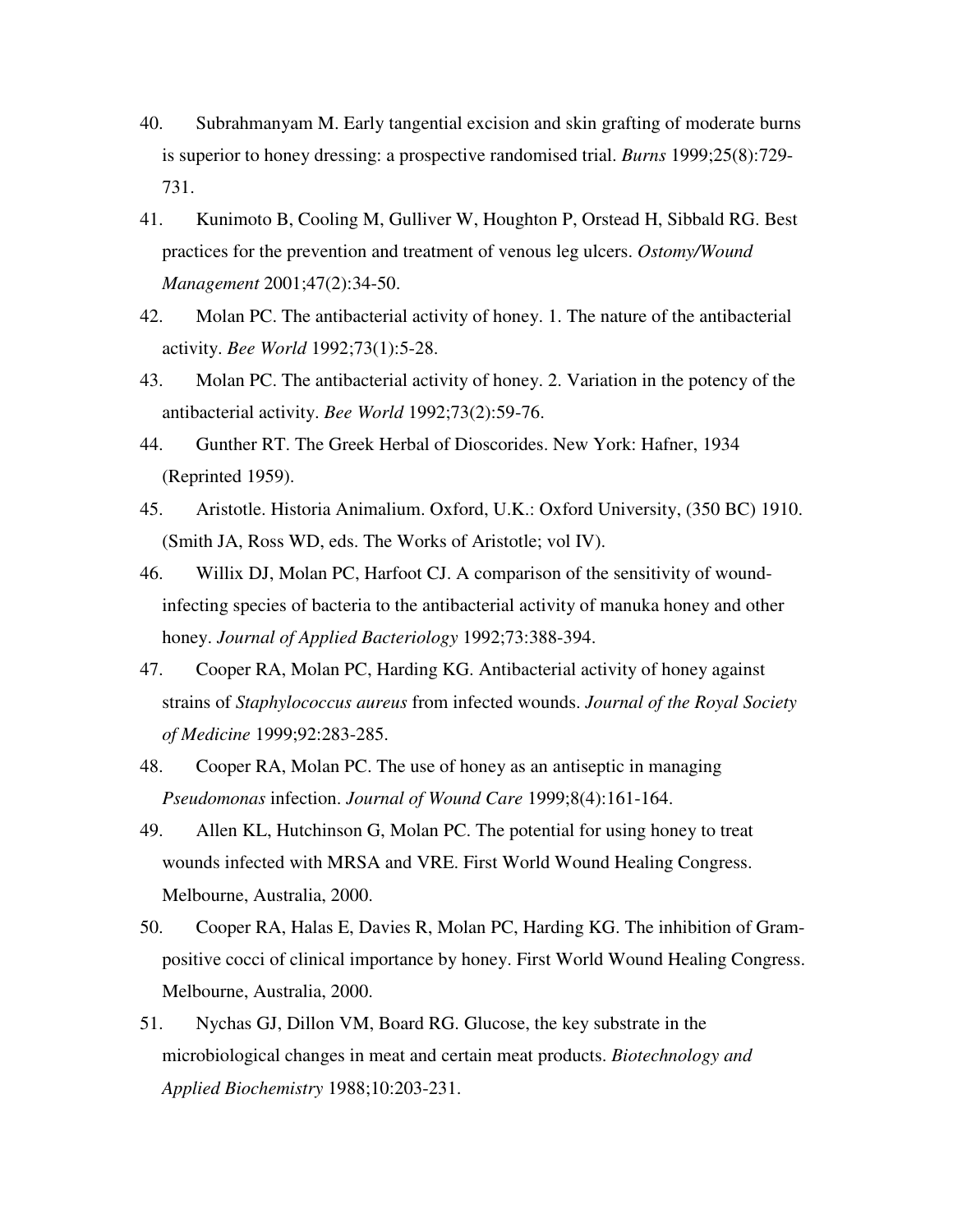- 52. Abuharfeil N, Al-Oran R, Abo-Shehada M. The effect of bee honey on the proliferative activity of human B- and T-lymphocytes and the activity of phagocytes. *Food and Agricultural Immunology* 1999;11:169-177.
- 53. Tonks A, Cooper RA, Price AJ, Molan PC, Jones KP. Stimulation of TNF-α release in monocytes by honey. *Cytokine* 2001;14(4):240-242.
- 54. Jones KP, Blair S, Tonks A, Price A, Cooper R. Honey and the stimulation of inflammatory cytokine release from a monocytic cell line. First World Wound Healing Congress. Melbourne, Australia, 2000.
- 55. Ryan GB, Majno G. Inflammation. Kalamazoo, Michigan: Upjohn, 1977.
- 56. Zaiß. Der Honig in äußerlicher Anwendung. *Münchener Medizinische Wochenschrift* 1934;Nr. 49:1891-1893.
- 57. Peppin GJ, Weiss SJ. Activation of the endogenous metalloproteinase, gelatinase, by triggered human neutrophils. *Proceedings of the National Academy of Sciences of the United States of America* 1986;83:4322-4326.
- 58. Weiss SJ, Peppin G, Ortiz X, Ragsdale C, Test ST. Oxidative autoactivation of latent collagenase by human neutrophils. *Science* 1985;227:747-749.
- 59. Ossanna PJ, Test ST, Matheson NR, Regiani S, Weiss SJ. Oxidative regulation of neutrophil elastase-alpha-1-proteinase inhibitor interactions. *Journal of Clinical Investigation* 1986;77:1939-1951.
- 60. Ashcroft GS, Lei K, Jin W, et al. Secretory leucocyte protease inhibitor mediates non-redundant functions necessary for normal wound healing. *Nature Medicine* 2000;6(10):1147-1153.
- 61. Postmes TJ, Bosch MMC, Dutrieux R, van Baare J, Hoekstra MJ. Speeding up the healing of burns with honey. An experimental study with histological assessment of wound biopsies. In: Mizrahi A, Lensky Y, eds. Bee Products: Properties, Applications and Apitherapy. New York: Plenum Press, 1997:27-37.
- 62. Gupta SK, Singh H, Varshney AC, Prakash P. Therapeutic efficacy of honey in infected wounds in buffaloes. *Indian Journal of Animal Sciences* 1992;62(6):521-523.
- 63. Kumar A, Sharma VK, Singh HP, Prakash P, Singh SP. Efficacy of some indigenous drugs in tissue repair in buffaloes. *Indian Veterinary Journal* 1993;70(1):42-44.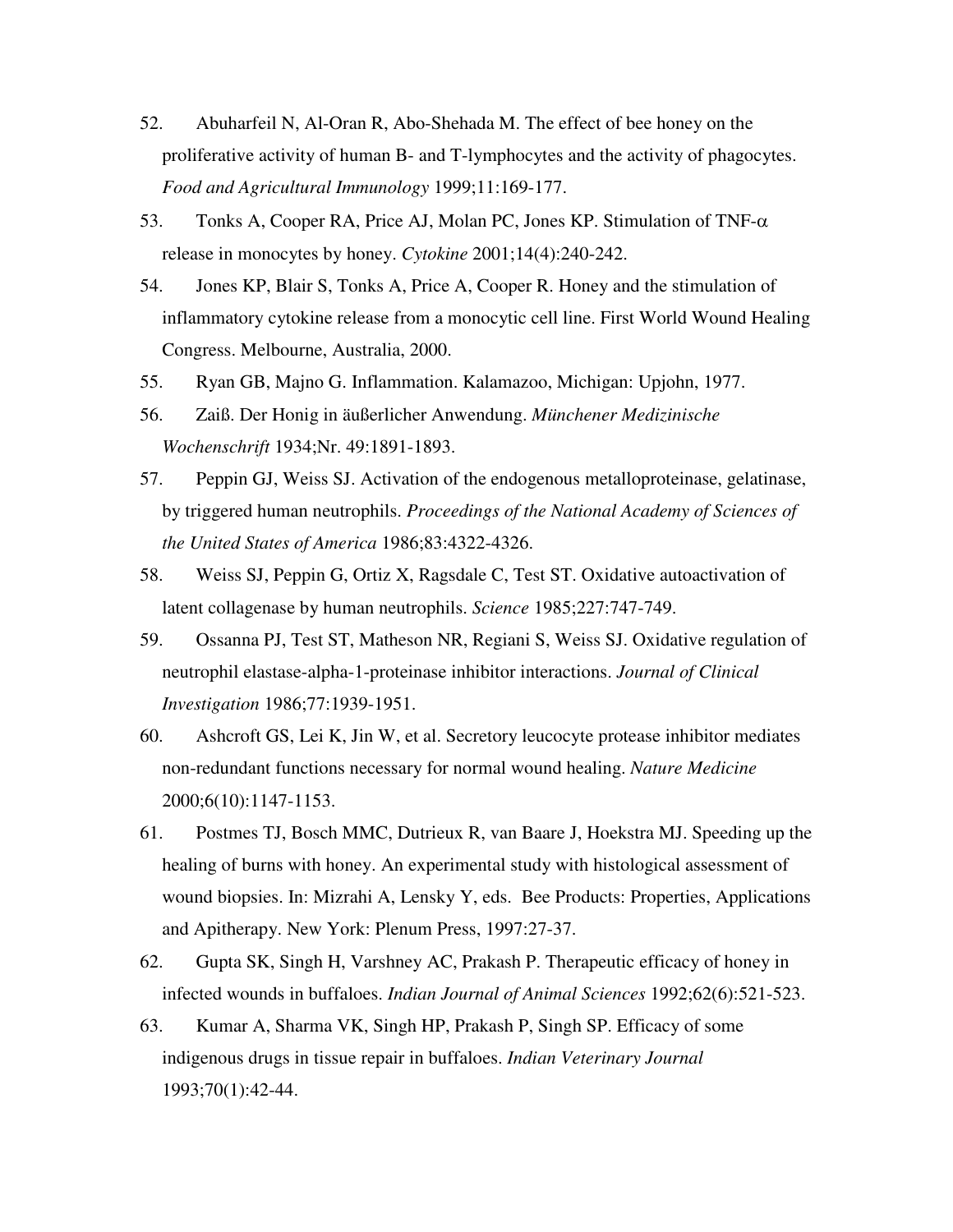- 64. Oryan A, Zaker SR. Effects of topical application of honey on cutaneous wound healing in rabbits. *Journal of Veterinary Medicine. Series A* 1998;45(3):181-188.
- 65. Church J. Honey as a source of the anti-stiffness factor. *Federation Proceedings of the American Physiology Society* 1954;13(1):26.
- 66. Chant A. The biomechanics of leg ulceration. *Annals of the Royal College of Surgeons of England* 1999;81: 80-85.
- 67. Sinclair RD, Ryan TJ. Proteolytic enzymes in wound healing: the role of enzymatic debridement. *Australasian Journal of Dermatology* 1994;35:35-41.
- 68. Flohé L, Beckmann R, Giertz H, Loschen G. Oxygen-centred free radicals as mediators of inflammation. In: Sies H, ed. Oxidative Stress. London, Orlando: Academic Press, 1985:403-435.
- 69. Grimble GF. Nutritional antioxidants and the modulation of inflammation: theory and practice. *New Horizons* 1994;2(2):175-185.
- 70. Schreck R, Rieber P, Baeuerle PA. Reactive oxygen intermediates as apparently widely used messengers in the activation of the NF-κB transcription factor and HIV-1. *EMBO Journal* 1991;10(8):2247-2258.
- 71. Tanaka H, Hanumadass M, Matsuda H, Shimazaki S, Walter RJ, Matsuda T. Hemodynamic effects of delayed initiation of antioxidant therapy (beginning two hours after burn) in extensive third-degree burns. *Journal of Burn Care and Rehabilitation* 1995;16(6):610-615.
- 72. Frankel S, Robinson GE, Berenbaum MR. Antioxidant capacity and correlated characteristics of 14 unifloral honeys. *Journal of Apicultural Research* 1998;37(1):27- 31.
- 73. Murrell GAC, Francis MJO, Bromley L. Modulation of fibroblast proliferation by oxygen free radicals. *Biochemical Journal* 1990;265:659-665.
- 74. Suguna L, Chandrakasan G, Ramamoorthy U, Thomas Joseph K. Influence of honey on biochemical and biophysical parameters of wounds in rats. *Journal of Clinical Biochemistry and Nutrition* 1993;14:91-99.
- 75. Suguna L, Chandrakasan G, Thomas Joseph K. Influence of honey on collagen metabolism during wound healing in rats. *Journal of Clinical Biochemistry and Nutrition* 1992;13:7-12.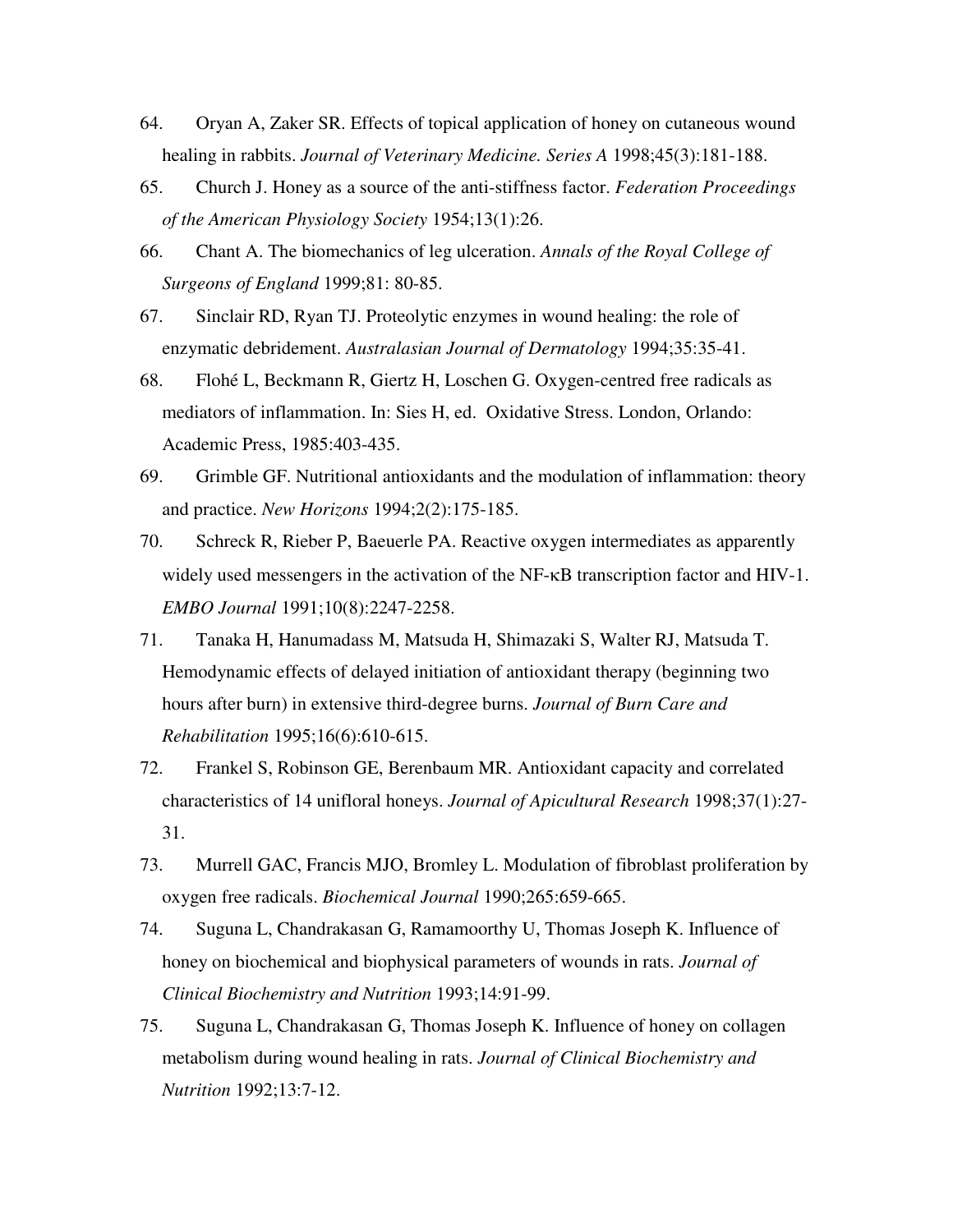- 76. Silver IA. The physiology of wound healing. In: Hunt TK, ed. Wound healing and wound infection: theory and surgical practice. New York: Appleton-Century-Crofts, 1980:11-28.
- 77. Kaufman T, Eichenlaub EH, Angel MF, Levin M, Futrell JW. Topical acidification promotes healing of experimental deep partial thickness skin burns: a randomised double-blind preliminary study. *Burns* 1985;12:84-90.
- 78. Silvetti AN. An effective method of treating long-enduring wounds and ulcers by topical applications of solutions of nutrients. *Journal of Dermatolology, Surgery and Oncology* 1981;7(6):501-508.
- 79. Kaufman T, Levin M, Hurwitz DJ. The effect of topical hyperalimentation on wound healing rate and granulation tissue formation of experimental deep second degree burns in guinea-pigs. *Burns* 1984;10(4):252-256.
- 80. Niinikoski J, Kivisaari J, Viljanto J. Local hyperalimentation of experimental granulation tissue. *Acta Chiropida Scandinavica* 1977;143:201-206.
- 81. Viljanto J, Raekallio J. Local hyperalimentation of open wounds. *British Journal of Surgery* 1976;63:427-430.
- 82. Haydak MH. The nutritional value of honey. *American Bee Journal* 1955;95:185- 191.
- 83. Burdon RH. Superoxide and hydrogen peroxide in relation to mammalian cell proliferation. *Free Radical Biology and Medicine* 1995;18(4):775-794.
- 84. Tur E, Bolton L, Constantine BE. Topical hydrogen peroxide treatment of ischemic ulcers in the guinea pig: Blood recruitment in multiple skin sites. *Journal of the American Academy of Dermatology* 1995;33(2 Pt 1):217-21.
- 85. Chung LY, Schmidt RJ, Andrews AM, Turner TD. A study of hydrogen peroxide generation by, and antioxidant activity of, Granuflex™ (DuoDERM™) Hydrocolloid Granules and some other hydrogel/hydrocolloid wound management materials. *British Journal of Dermatology* 1993;129(2):145-53.
- 86. Postmes T, Vandeputte J. Recombinant growth factors or honey? *Burns* 1999;25(7):676-8.
- 87. Pennisi E. Superoxides relay Ras protein's oncogenic message. *Science* 1997;275:1567-8.